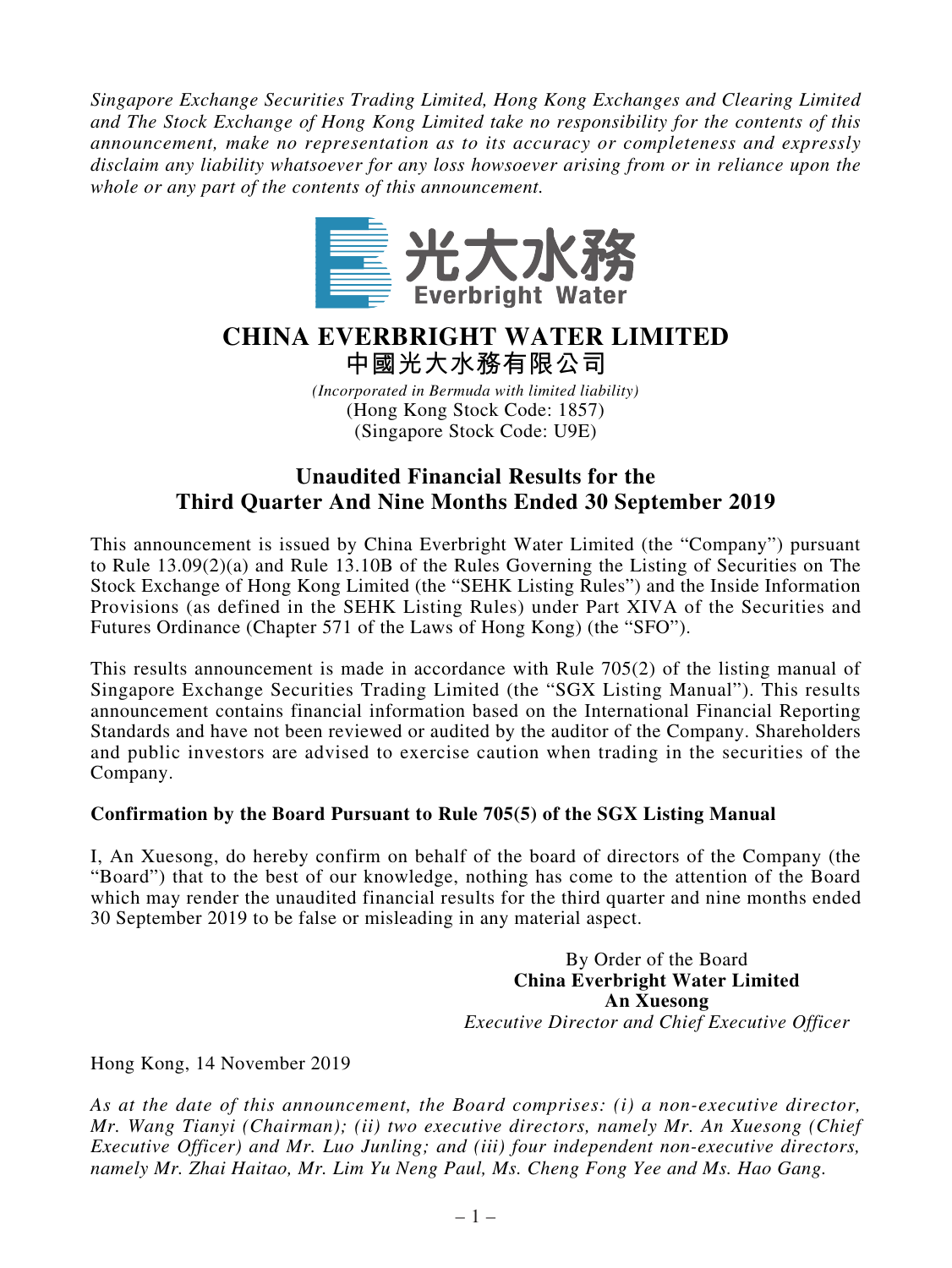The Board announces the unaudited financial results of the Company and its subsidiaries (collectively, the "Group") for the third quarter and nine months ended 30 September 2019 ("3QFY2019" and "9MFY2019" respectively).

#### **1(a) A statement of comprehensive income (for the group) together with a comparative statement for the corresponding period of the immediately preceding financial year**

|                                             | Group           |            |            |                 |             |            |  |
|---------------------------------------------|-----------------|------------|------------|-----------------|-------------|------------|--|
|                                             |                 |            | Increase/  |                 |             | Increase/  |  |
|                                             | 3QFY2019        | 3QFY2018   | (decrease) | 9MFY2019        | 9MFY2018    | (decrease) |  |
|                                             | <b>HK\$'000</b> | HK\$'000   | $\%$       | <b>HK\$'000</b> | HK\$'000    | $\%$       |  |
| Revenue                                     | 1,374,105       | 1,036,511  | 33%        | 3,859,471       | 3,396,986   | 14%        |  |
| Direct costs and operating expenses         | (911, 844)      | (663, 926) | 37%        | (2,477,125)     | (2,236,371) | $11\%$     |  |
| Gross profit                                | 462,261         | 372,585    | 24%        | 1,382,346       | 1,160,615   | 19%        |  |
| Other income and gains, net                 | 12,734          | 24,602     | (48%)      | 55,873          | 97,917      | (43%)      |  |
| Administrative and other operating expenses | (131,780)       | (114, 490) | 15%        | (325,099)       | (247, 401)  | 31%        |  |
| Finance income                              | 3,415           | 2,504      | 36%        | 16,854          | 11,729      | 44%        |  |
| Finance costs                               | (89,009)        | (76, 418)  | 16%        | (268, 275)      | (212,061)   | 27%        |  |
| Share of profit/(loss) of associates        | 1,416           | 928        | 53%        | 504             | (130)       | (488%)     |  |
| Profit before tax                           | 259,037         | 209,711    | 24%        | 862,203         | 810,669     | $6\%$      |  |
| Income tax                                  | (60,793)        | (45,381)   | 34%        | (215, 225)      | (245, 567)  | (12%)      |  |
| Profit for the period                       | 198,244         | 164,330    | $21\%$     | 646,978         | 565,102     | 14%        |  |
| Profit attributable to:                     |                 |            |            |                 |             |            |  |
| Equity holders of the Company               | 182,617         | 144,277    | 27%        | 603,104         | 515,014     | 17%        |  |
| Non-controlling interests                   | 15,627          | 20,053     | (22%)      | 43,874          | 50,088      | (12%)      |  |
|                                             | 198,244         | 164,330    | $21\%$     | 646,978         | 565,102     | 14%        |  |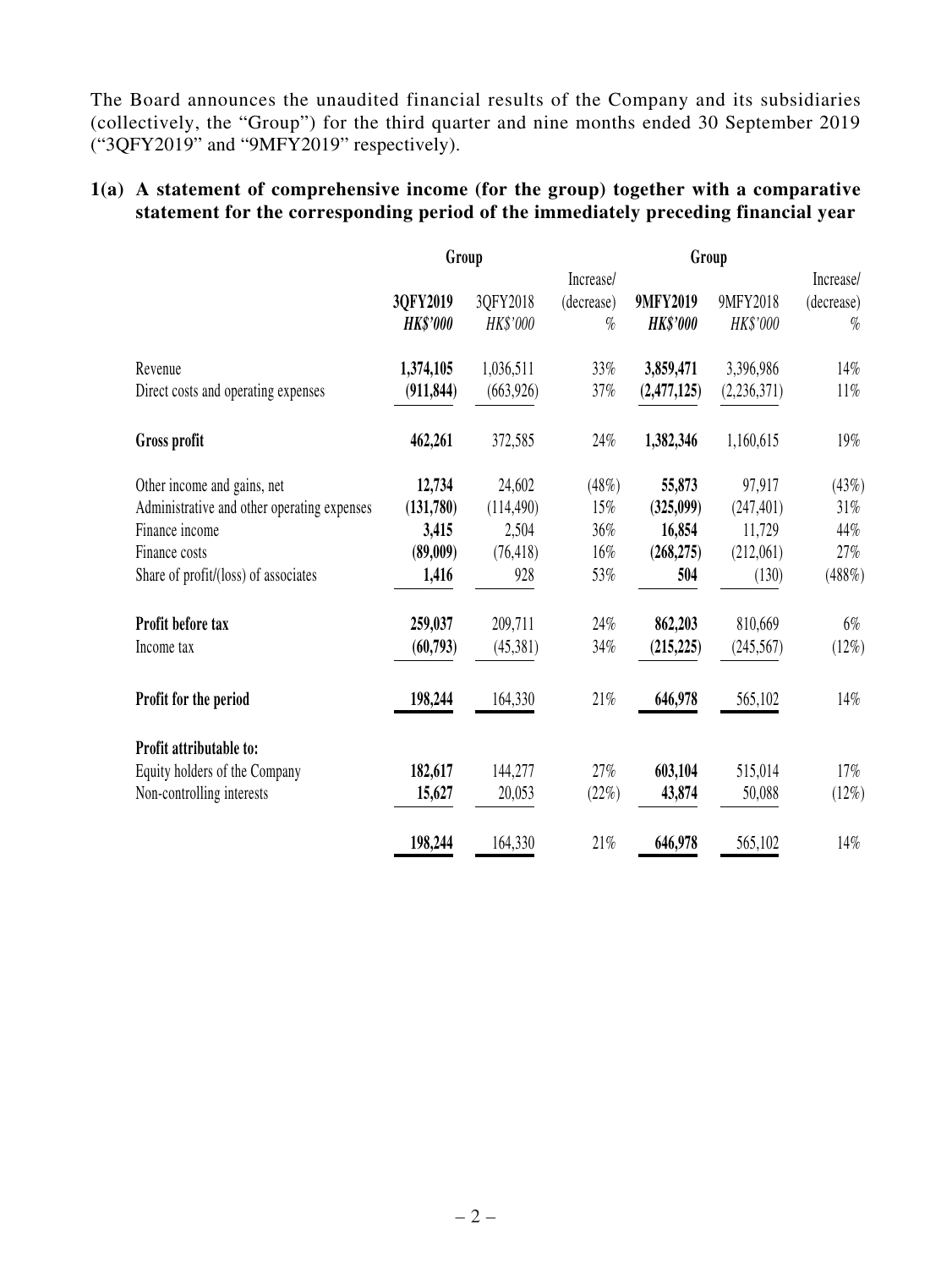|                                                                                                                                                                                         | Group                       |                      |                                 |                                    | Group                |                                 |  |
|-----------------------------------------------------------------------------------------------------------------------------------------------------------------------------------------|-----------------------------|----------------------|---------------------------------|------------------------------------|----------------------|---------------------------------|--|
|                                                                                                                                                                                         | 3QFY2019<br><b>HK\$'000</b> | 3QFY2018<br>HK\$'000 | Increase/<br>(decrease)<br>$\%$ | <b>9MFY2019</b><br><b>HK\$'000</b> | 9MFY2018<br>HK\$'000 | Increase/<br>(decrease)<br>$\%$ |  |
| Profit for the period                                                                                                                                                                   | 198,244                     | 164,330              | 21%                             | 646,978                            | 565,102              | 14%                             |  |
| Other comprehensive income                                                                                                                                                              |                             |                      |                                 |                                    |                      |                                 |  |
| Other comprehensive income that may be<br>reclassified to profit or loss in subsequent<br>periods:                                                                                      |                             |                      |                                 |                                    |                      |                                 |  |
| - Exchange differences on translation of<br>foreign operations                                                                                                                          | (47, 865)                   | (63, 129)            | (24%)                           | (65,987)                           | (70, 228)            | (6%)                            |  |
| Other comprehensive income not to be<br>reclassified to profit or loss in subsequent<br>periods:<br>- Exchange differences on translation of<br>the Company's financial statements into |                             |                      |                                 |                                    |                      |                                 |  |
| presentation currency                                                                                                                                                                   | (216, 229)                  | (606, 197)           | $(64\%)$                        | (267, 531)                         | (343, 187)           | (22%)                           |  |
| Other comprehensive income                                                                                                                                                              |                             |                      |                                 |                                    |                      |                                 |  |
| for the period, net of income tax                                                                                                                                                       | (264, 094)                  | (669, 326)           | $(61\%)$                        | (333,518)                          | (413, 415)           | (19%)                           |  |
| Total comprehensive income for the period                                                                                                                                               | (65, 850)                   | (504, 996)           | (87%)                           | 313,460                            | 151,687              | 107%                            |  |
| Total comprehensive income attributable to:                                                                                                                                             |                             |                      |                                 |                                    |                      |                                 |  |
| Equity holders of the Company                                                                                                                                                           | (65,985)                    | (483, 845)           | $(86\%)$                        | 288,711                            | 125,686              | 130%                            |  |
| Non-controlling interests                                                                                                                                                               | 135                         | (21, 151)            | $(101\%)$                       | 24,749                             | 26,001               | (5%)                            |  |
|                                                                                                                                                                                         | (65, 850)                   | (504, 996)           | (87%)                           | 313,460                            | 151,687              | 107%                            |  |

Profit before tax are derived after charging the following items:

|                                               |                 | Group    |            | Group           |          |            |  |
|-----------------------------------------------|-----------------|----------|------------|-----------------|----------|------------|--|
|                                               |                 |          | Increase/  |                 |          | Increase/  |  |
|                                               | 3QFY2019        | 3QFY2018 | (decrease) | 9MFY2019        | 9MFY2018 | (decrease) |  |
|                                               | <b>HK\$'000</b> | HK\$'000 | %          | <b>HK\$'000</b> | HK\$'000 | $\%$       |  |
| Depreciation of property, plant and equipment | 4,321           | 4,229    | $2\%$      | 13,053          | 13,036   | $0\%$      |  |
| Depreciation of right-of-use assets           | 1,441           |          | N/A        | 3,512           |          | N/A        |  |
| Amortisation of intangible assets             | 17,731          | 18,588   | (5%)       | 55,091          | 54,251   | $2\%$      |  |
| Amortisation of prepaid land lease payments   | 84              | 25       | 236%       | 258             | 210      | $23\%$     |  |
| Interest expenses on bank and other loans and |                 |          |            |                 |          |            |  |
| corporate bonds                               | 89,009          | 76,418   | 16%        | 268,275         | 212,061  | $27\%$     |  |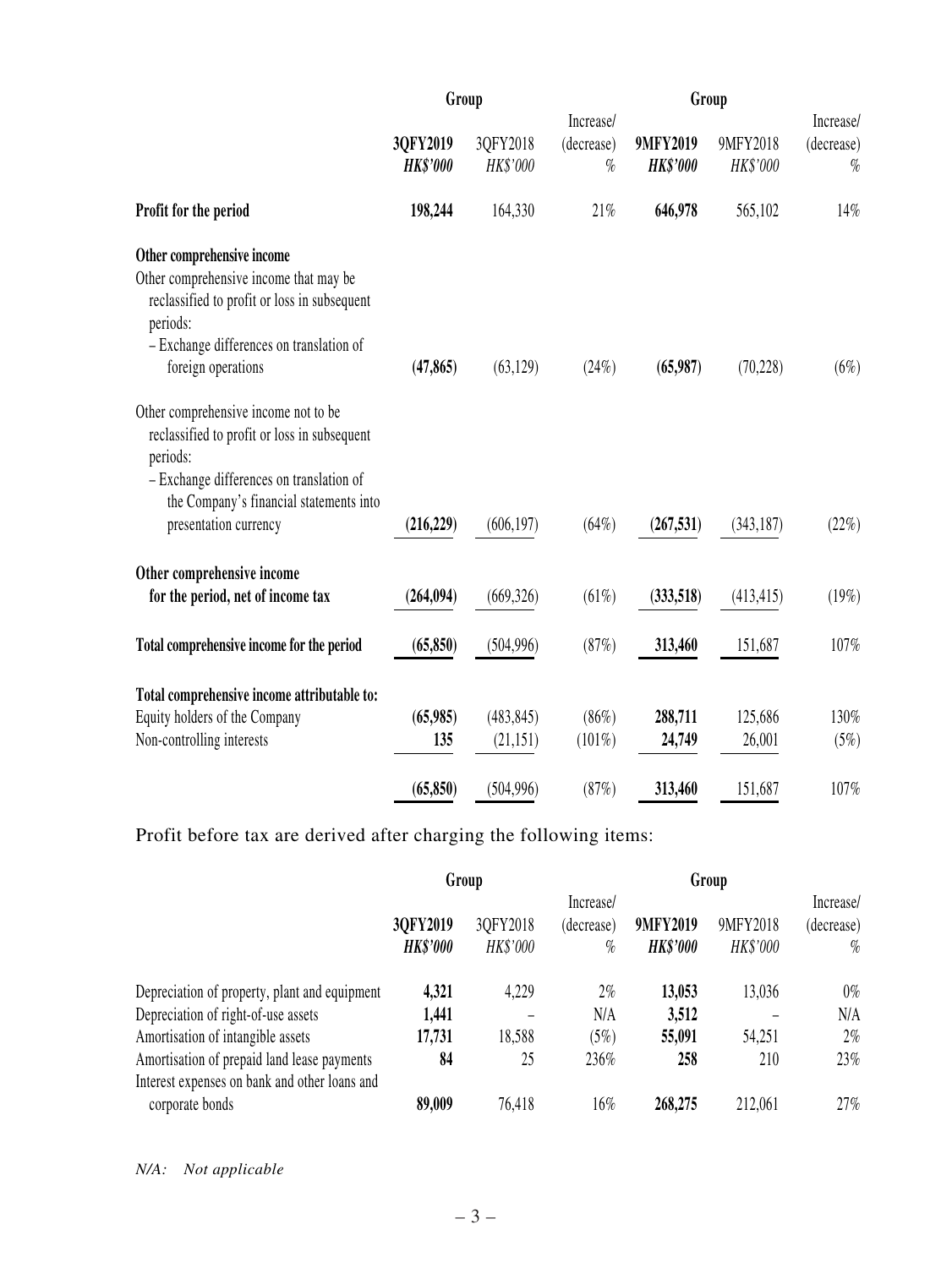# **1(b)(i) Statement of financial position (for the issuer and group), together with a comparative statement as at the end of the immediately preceding financial year**

|                                        | Group           |             | Company         |             |  |
|----------------------------------------|-----------------|-------------|-----------------|-------------|--|
|                                        | 30 September    | 31 December | 30 September    | 31 December |  |
|                                        | 2019            | 2018        | 2019            | 2018        |  |
|                                        | <b>HK\$'000</b> | HK\$'000    | <b>HK\$'000</b> | HK\$'000    |  |
| <b>Non-current assets</b>              |                 |             |                 |             |  |
| Property, plant and equipment          | 140,637         | 144,779     | 13              | 18          |  |
| Right-of-use assets                    | 20,081          |             |                 |             |  |
| Prepaid land lease payments            | 4,981           | 5,372       |                 |             |  |
|                                        | 165,699         | 150,151     | 13              | 18          |  |
| Goodwill                               | 1,210,470       | 1,242,713   |                 |             |  |
| Intangible assets                      | 1,601,663       | 1,536,169   |                 |             |  |
| Interests in subsidiaries              |                 |             | 9,815,082       | 10,741,587  |  |
| Interest in associates                 | 3,474           | 3,011       |                 |             |  |
| Contract assets                        | 12,842,340      | 11,727,822  |                 |             |  |
| Trade and other receivables            | 134,693         | 159,259     |                 |             |  |
| Other financial assets                 | 425,160         |             | 397,766         |             |  |
| Total non-current assets               | 16,383,499      | 14,819,125  | 10,212,861      | 10,741,605  |  |
| <b>Current assets</b>                  |                 |             |                 |             |  |
| Inventories                            | 127,930         | 40,436      |                 |             |  |
| Contract assets                        | 1,475,044       | 1,424,161   |                 |             |  |
| Trade and other receivables            | 1,540,155       | 1,025,044   | 4,658,786       | 3,663,426   |  |
| Fixed deposits with maturity period of |                 |             |                 |             |  |
| over three months                      |                 | 547,050     |                 |             |  |
| Cash and cash equivalents              | 1,392,586       | 1,728,573   | 289,915         | 31,661      |  |
| Total current assets                   | 4,535,715       | 4,765,264   | 4,948,701       | 3,695,087   |  |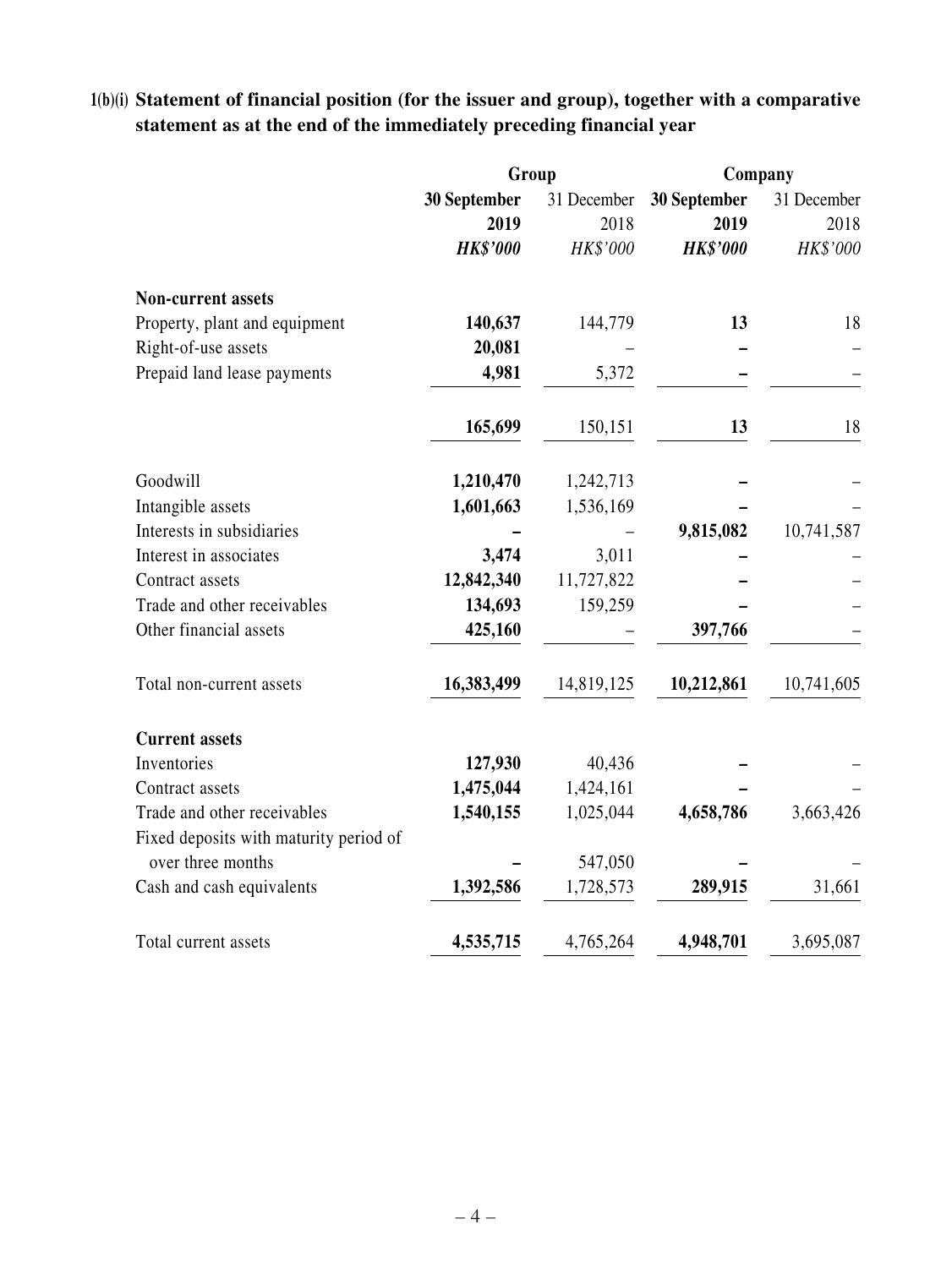|                                                                          |                      | Group               | Company              |                     |
|--------------------------------------------------------------------------|----------------------|---------------------|----------------------|---------------------|
|                                                                          | 30 September<br>2019 | 31 December<br>2018 | 30 September<br>2019 | 31 December<br>2018 |
|                                                                          | <b>HK\$'000</b>      | HK\$'000            | <b>HK\$'000</b>      | HK\$'000            |
| <b>Current liabilities</b>                                               |                      |                     |                      |                     |
| Trade and other payables                                                 | 2,060,915            | 1,895,095           | 178,240              | 102,001             |
| <b>Borrowings</b>                                                        | 1,889,383            | 2,160,400           | 575,124              | 1,053,319           |
| Tax payable                                                              | 53,938               | 45,083              |                      |                     |
| Lease liabilities                                                        | 8,527                |                     |                      |                     |
| Total current liabilities                                                | 4,012,763            | 4,100,578           | 753,364              | 1,155,320           |
| Net current assets                                                       | 522,952              | 664,686             | 4,195,337            | 2,539,767           |
| <b>Total assets less current liabilities</b>                             | 16,906,451           | 15,483,811          | 14,408,198           | 13,281,372          |
| <b>Non-current liabilities</b>                                           |                      |                     |                      |                     |
| <b>Borrowings</b>                                                        | 6,270,046            | 5,440,376           | 4,725,454            | 3,511,586           |
| Deferred tax liabilities                                                 | 1,433,723            | 1,379,738           |                      |                     |
| Lease liabilities                                                        | 11,586               |                     |                      |                     |
| Total non-current liabilities                                            | 7,715,355            | 6,820,114           | 4,725,454            | 3,511,586           |
| Net assets                                                               | 9,191,096            | 8,663,697           | 9,682,744            | 9,769,786           |
| <b>Equity</b><br>Equity attributable to<br>equity holders of the Company |                      |                     |                      |                     |
| Share capital                                                            | 2,812,531            | 2,676,062           | 2,812,531            | 2,676,062           |
| Reserves                                                                 | 5,643,798            | 5,307,128           | 6,870,213            | 7,093,724           |
|                                                                          | 8,456,329            | 7,983,190           | 9,682,744            | 9,769,786           |
| Non-controlling interests                                                | 734,767              | 680,507             |                      |                     |
| <b>Total equity</b>                                                      | 9,191,096            | 8,663,697           | 9,682,744            | 9,769,786           |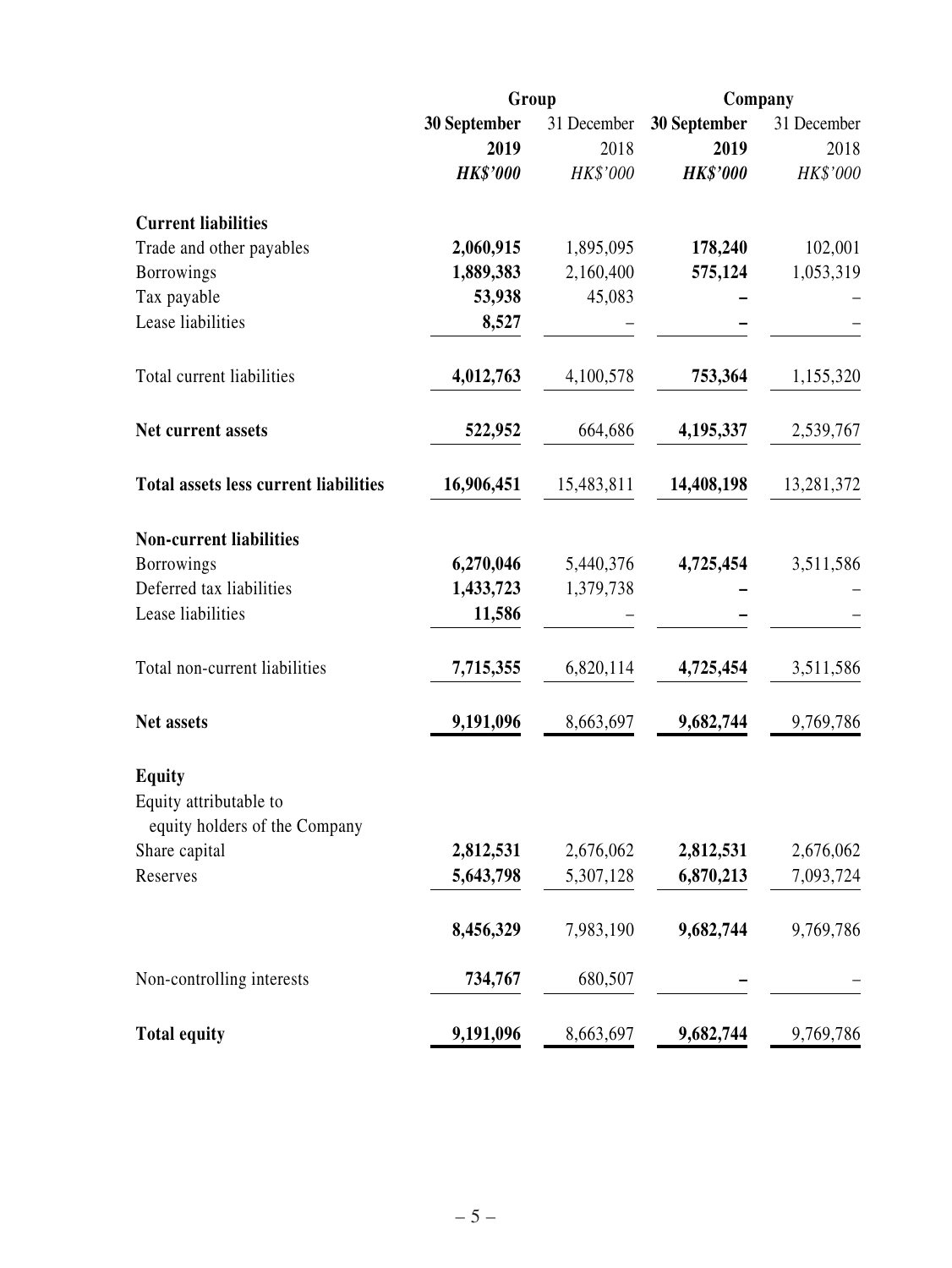- **1(b)(ii) In relation to the aggregate amount of group's borrowings and debt securities, please specify the following at the end of the current financial period reported on with comparative figures as at the end of the immediately preceding financial year:**
	- *(i) Amounts payable within one year or less, or on demand*

|                 | As at 30 September 2019 | As at 31 December 2018 |                 |  |  |  |
|-----------------|-------------------------|------------------------|-----------------|--|--|--|
| <b>Secured</b>  | <b>Unsecured</b>        | Secured                | Unsecured       |  |  |  |
| <b>HK\$'000</b> | <b>HK\$'000</b>         | <b>HK\$'000</b>        | <b>HK\$'000</b> |  |  |  |
| 223,513         | 1,665,870               | 1,062,132              | 1,098,268       |  |  |  |

*(ii) Amounts payable after one year*

|                 | As at 30 September 2019 | As at 31 December 2018 |                 |  |  |  |
|-----------------|-------------------------|------------------------|-----------------|--|--|--|
| <b>Secured</b>  | <b>Unsecured</b>        | Secured                | Unsecured       |  |  |  |
| <b>HK\$'000</b> | <b>HK\$'000</b>         | HK\$'000               | <b>HK\$'000</b> |  |  |  |
| 1,276,033       | 4,994,013               | 1,453,818              | 3,986,558       |  |  |  |

*Details of collateral*

The secured borrowings of the Group as at 30 September 2019 and 31 December 2018 were secured by certain revenue, contract assets, receivables and intangible assets in connection with the Group's service concession arrangements, and bank balances of the Group.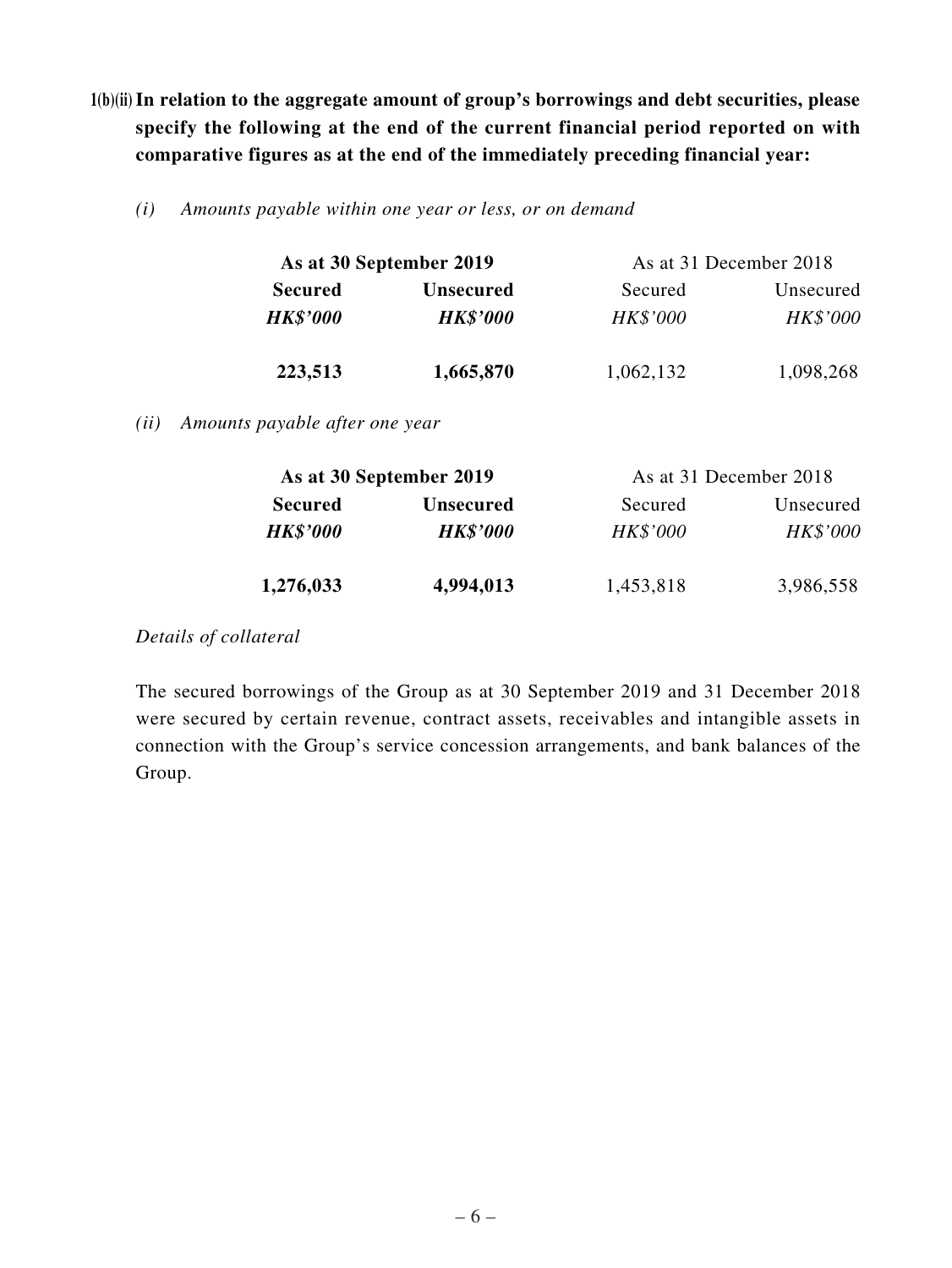**1(c) Statement of cash flows (for the group), together with a comparative statement for the corresponding period of the immediately preceding financial year**

| 3QFY2018<br>HK\$'000 | 9MFY2019<br><b>HK\$'000</b>                                                                              | 9MFY2018<br>HK\$'000                                                                                                                                               |
|----------------------|----------------------------------------------------------------------------------------------------------|--------------------------------------------------------------------------------------------------------------------------------------------------------------------|
|                      |                                                                                                          |                                                                                                                                                                    |
| 209,711              | 862,203                                                                                                  | 810,669                                                                                                                                                            |
|                      |                                                                                                          |                                                                                                                                                                    |
| 4,229                | 13,053                                                                                                   | 13,036                                                                                                                                                             |
|                      | 3,512                                                                                                    |                                                                                                                                                                    |
| 25                   | 258                                                                                                      | 210                                                                                                                                                                |
|                      |                                                                                                          | 54,251                                                                                                                                                             |
|                      |                                                                                                          | 354                                                                                                                                                                |
|                      |                                                                                                          | 212,061                                                                                                                                                            |
|                      |                                                                                                          | (11, 729)                                                                                                                                                          |
|                      |                                                                                                          | 130                                                                                                                                                                |
|                      |                                                                                                          |                                                                                                                                                                    |
|                      |                                                                                                          |                                                                                                                                                                    |
|                      |                                                                                                          | 2,865                                                                                                                                                              |
|                      |                                                                                                          | (22, 839)                                                                                                                                                          |
| 296,534              | 1,200,190                                                                                                | 1,059,008                                                                                                                                                          |
|                      |                                                                                                          |                                                                                                                                                                    |
| (16,210)             | (91, 433)                                                                                                | (31, 822)                                                                                                                                                          |
| (448, 651)           | (1,558,399)                                                                                              | (1,435,925)                                                                                                                                                        |
| (128, 507)           | (546, 973)                                                                                               | (432,968)                                                                                                                                                          |
| (23,581)             | 158,626                                                                                                  | (131,793)                                                                                                                                                          |
| (320, 415)           | (837,989)                                                                                                | (973,500)                                                                                                                                                          |
| (35, 931)            | (110,719)                                                                                                | (121, 391)                                                                                                                                                         |
| (356, 346)           | (948,708)                                                                                                | (1,094,891)                                                                                                                                                        |
|                      |                                                                                                          |                                                                                                                                                                    |
|                      |                                                                                                          |                                                                                                                                                                    |
|                      |                                                                                                          | (51, 349)                                                                                                                                                          |
|                      |                                                                                                          | (6, 564)                                                                                                                                                           |
|                      |                                                                                                          | 3                                                                                                                                                                  |
|                      |                                                                                                          | (126, 685)                                                                                                                                                         |
|                      |                                                                                                          |                                                                                                                                                                    |
|                      |                                                                                                          |                                                                                                                                                                    |
|                      |                                                                                                          |                                                                                                                                                                    |
|                      |                                                                                                          | 183,915                                                                                                                                                            |
| 2,504                | 16,854                                                                                                   | 11,729                                                                                                                                                             |
|                      |                                                                                                          | 11,049                                                                                                                                                             |
|                      | 18,588<br>8<br>76,418<br>(2,504)<br>(928)<br>(9,013)<br>(44, 828)<br>(1, 472)<br>3<br>(178)<br>(43, 971) | 55,091<br>484<br>268,275<br>(16, 854)<br>(504)<br>(720)<br>8,687<br>13,169<br>(6, 464)<br>(13, 157)<br>(168, 590)<br>(4,549)<br>(447, 683)<br>547,050<br>(70, 075) |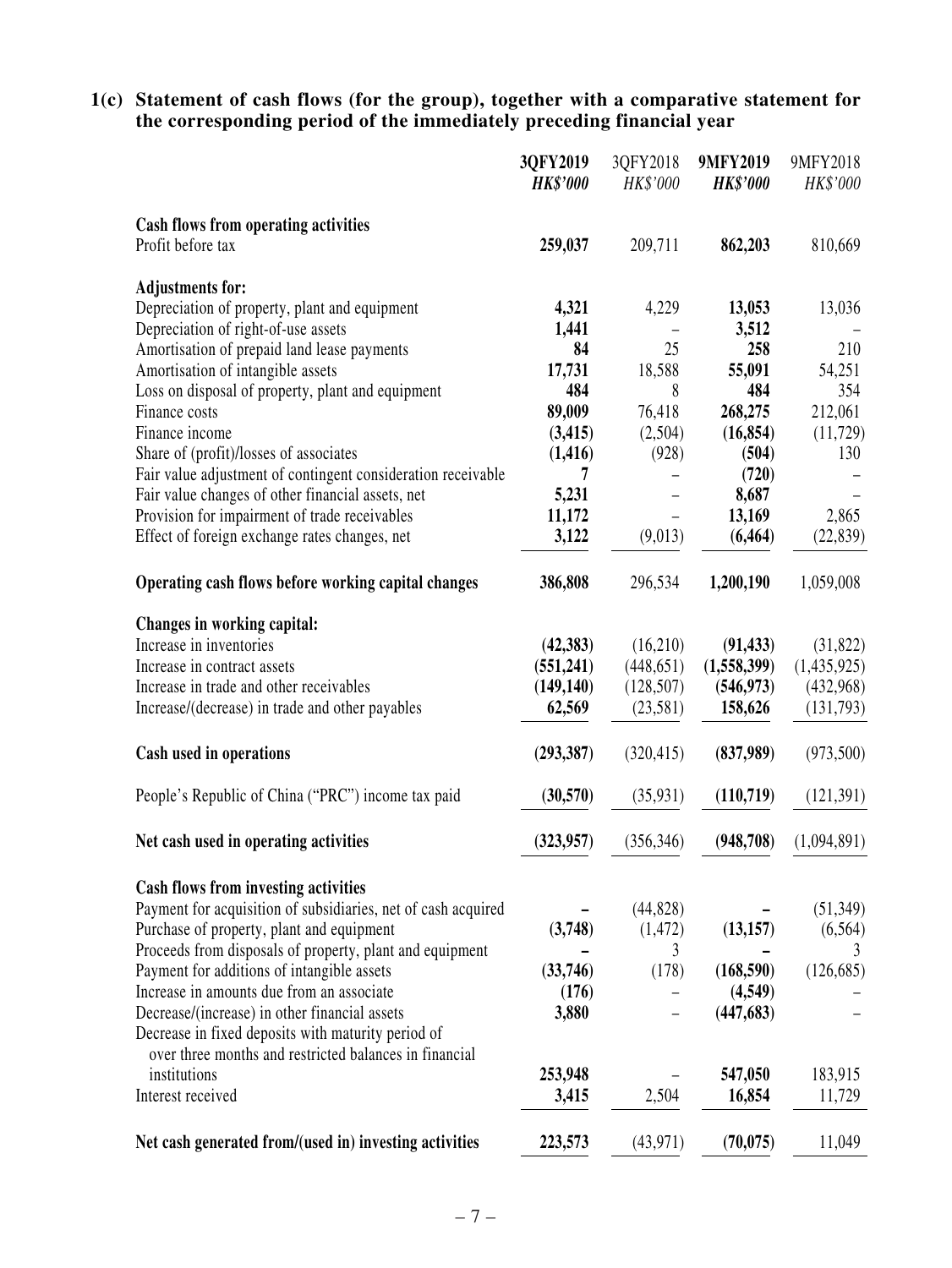|                                                                                                              | 3QFY2019<br><b>HK\$'000</b> | 3QFY2018<br>HK\$'000 | 9MFY2019<br><b>HK\$'000</b> | 9MFY2018<br>HK\$'000 |
|--------------------------------------------------------------------------------------------------------------|-----------------------------|----------------------|-----------------------------|----------------------|
| <b>Cash flows from financing activities</b>                                                                  |                             |                      |                             |                      |
| Proceeds from issue of shares under global offering                                                          |                             |                      | 310,870                     |                      |
| Payment for listing expenses                                                                                 |                             |                      | (11, 643)                   |                      |
| Capital contribution from a non-controlling shareholder of                                                   |                             |                      |                             |                      |
| a subsidiary                                                                                                 |                             |                      | 29,511                      | 192                  |
| Decrease in amounts due to                                                                                   |                             |                      |                             |                      |
| intermediate holding companies                                                                               | (398)                       |                      | (4)                         |                      |
| Proceeds from the issuance of corporate bonds,                                                               |                             |                      |                             |                      |
| net of related expenses paid                                                                                 |                             |                      | 804,235                     |                      |
| New bank loans                                                                                               | 473,235                     | 1,155,031            | 2,360,675                   | 2,684,674            |
| Repayments of bank and other loans                                                                           | (607, 468)                  | (499,073)            | (2,477,206)                 | (1,658,898)          |
| Interest paid                                                                                                | (164, 645)                  | (114, 194)           | (286,762)                   | (220, 621)           |
| Principal elements of lease payments                                                                         | (1,921)                     |                      | (3,910)                     |                      |
| Interest elements of lease payments                                                                          | 687                         |                      | 437                         |                      |
| Increase in pledged bank deposits                                                                            |                             |                      | (9)                         | (23, 416)            |
| Dividend paid to shareholders of the Company                                                                 |                             |                      | (8,675)                     | (15,166)             |
| Share issue expenses in relation to scrip dividend scheme                                                    |                             |                      | (172)                       | (176)                |
| Dividend paid to a non-controlling shareholder of                                                            |                             |                      |                             |                      |
| a subsidiary                                                                                                 |                             |                      | (28,990)                    | (6, 184)             |
| Net cash flows (used in)/generated from financing<br>activities                                              | (300, 510)                  | 541,764              | 688,357                     | 760,405              |
|                                                                                                              |                             |                      |                             |                      |
| Net (decrease)/increase in cash and cash equivalents                                                         | (400, 894)                  | 141,447              | (330, 426)                  | (323, 437)           |
| Cash and cash equivalents at the beginning of the period<br>Effect of exchange rate fluctuations on cash and | 1,786,039                   | 1,666,602            | 1,706,871                   | 2,074,414            |
| cash equivalents                                                                                             | (15, 036)                   | (90, 859)            | (6, 336)                    | (33, 787)            |
| Cash and cash equivalents at the end of the period                                                           | 1,370,109                   | 1,717,190            | 1,370,109                   | 1,717,190            |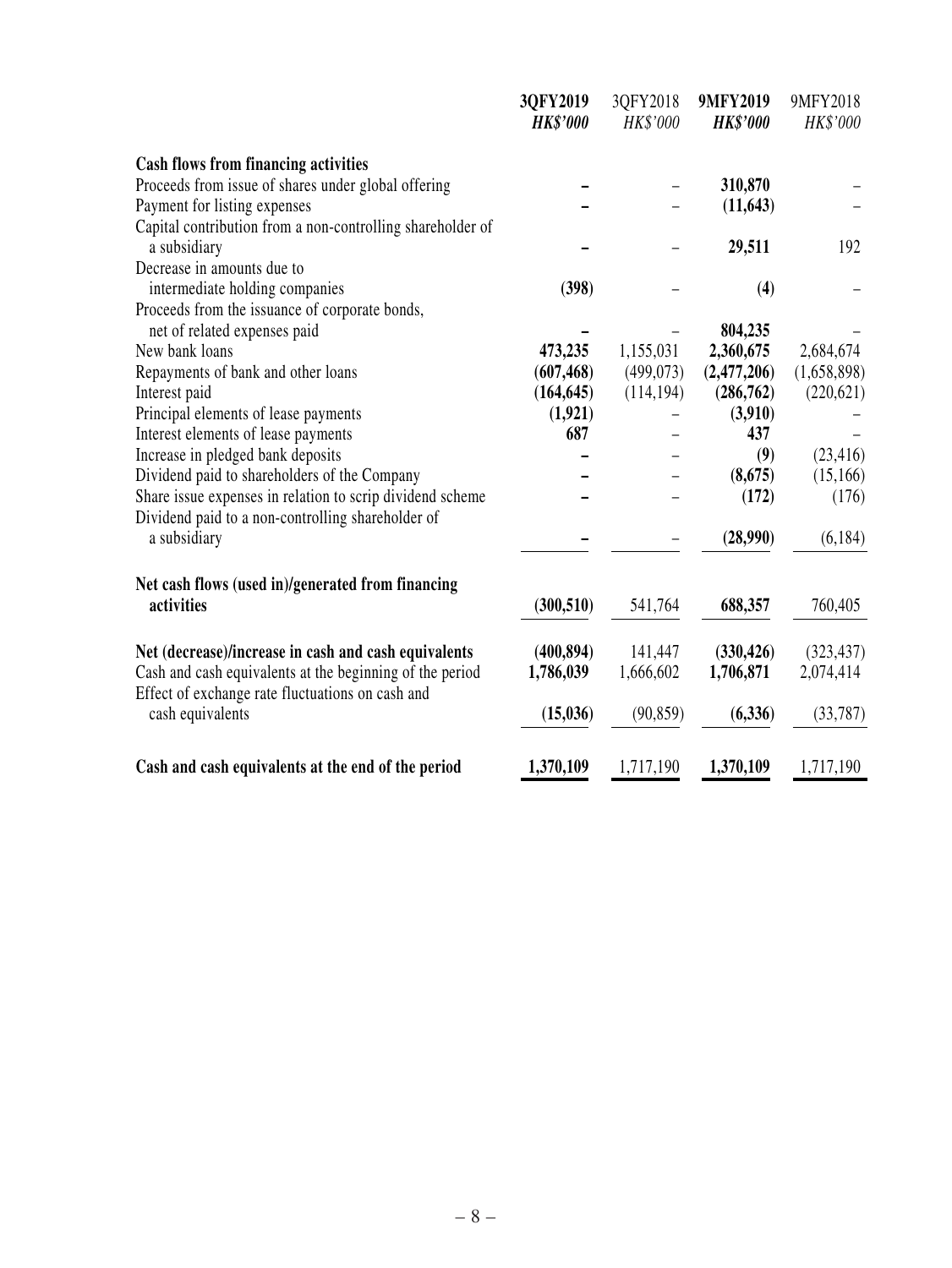**1(d)(i) A statement (for the issuer and group) showing either (i) all changes in equity or (ii) changes in equity other than those arising from capitalisation issued and distributions to shareholders, together with a comparative statement for the corresponding period of the immediate preceding financial year**

|                                                       | Attributable to equity holders of the Company |                              |                                                           |                                         |                                               |                                      |                                  |                          |                                              |                                    |
|-------------------------------------------------------|-----------------------------------------------|------------------------------|-----------------------------------------------------------|-----------------------------------------|-----------------------------------------------|--------------------------------------|----------------------------------|--------------------------|----------------------------------------------|------------------------------------|
|                                                       | <b>Share</b><br>capital<br>HK\$'000           | Share<br>premium<br>HK\$'000 | Foreign<br>currency<br>translation<br>reserve<br>HK\$'000 | <b>Statutory</b><br>reserve<br>HK\$'000 | Contributed<br>surplus<br>reserve<br>HK\$'000 | <b>Other</b><br>reserves<br>HK\$'000 | Retained<br>earnings<br>HK\$'000 | <b>Total</b><br>HK\$'000 | Non-<br>controlling<br>interests<br>HK\$'000 | <b>Total</b><br>equity<br>HK\$'000 |
| Group                                                 |                                               |                              |                                                           |                                         |                                               |                                      |                                  |                          |                                              |                                    |
| At 1 January 2019                                     | 2,676,062                                     | 1,333,181                    | (502, 623)                                                | 300,386                                 | 1,229,302                                     | (2,181)                              | 2,949,063                        | 7,983,190                | 680,507                                      | 8,663,697                          |
| Profit for the period<br>Foreign currency translation |                                               |                              |                                                           |                                         |                                               |                                      | 206,351                          | 206,351                  | 6,515                                        | 212,866                            |
| differences                                           |                                               |                              | 291,055                                                   |                                         |                                               |                                      |                                  | 291,055                  | 18,648                                       | 309,703                            |
| At 31 March 2019                                      | 2,676,062                                     | 1,333,181                    | (211,568)                                                 | 300,386                                 | 1,229,302                                     | (2, 181)                             | 3,155,414                        | 8,480,596                | 705,670                                      | 9,186,266                          |
| Profit for the period                                 |                                               |                              |                                                           |                                         |                                               |                                      | 214,136                          | 214,136                  | 21,732                                       | 235,868                            |
| Foreign currency translation                          |                                               |                              |                                                           |                                         |                                               |                                      |                                  |                          |                                              |                                    |
| differences                                           |                                               |                              | (356, 846)                                                |                                         |                                               |                                      |                                  | (356, 846)               | (22, 281)                                    | (379, 127)                         |
| 2018 final dividend declared                          |                                               |                              |                                                           |                                         |                                               |                                      | (77, 476)                        | (77, 476)                |                                              | (77, 476)                          |
| Issue of shares under global offering                 |                                               |                              |                                                           |                                         |                                               |                                      |                                  |                          |                                              |                                    |
| (Note)                                                | 103,970                                       | 206,900                      |                                                           |                                         |                                               |                                      |                                  | 310,870                  |                                              | 310,870                            |
| Share issue expenses in relation to                   |                                               |                              |                                                           |                                         |                                               |                                      |                                  |                          |                                              |                                    |
| global offering<br>Issue of shares pursuant to        |                                               | (11, 643)                    |                                                           |                                         |                                               |                                      |                                  | (11, 643)                |                                              | (11, 643)                          |
| scrip dividend scheme (Note)                          | 32,499                                        | 35,533                       |                                                           |                                         |                                               |                                      |                                  | 68,032                   |                                              | 68,032                             |
| Share issue expenses in relation to                   |                                               |                              |                                                           |                                         |                                               |                                      |                                  |                          |                                              |                                    |
| scrip dividend scheme                                 |                                               | (172)                        |                                                           |                                         |                                               |                                      |                                  | (172)                    |                                              | (172)                              |
| Capital contribution from                             |                                               |                              |                                                           |                                         |                                               |                                      |                                  |                          |                                              |                                    |
| a non-controlling shareholder of                      |                                               |                              |                                                           |                                         |                                               |                                      |                                  |                          |                                              |                                    |
| a subsidiary                                          |                                               |                              |                                                           |                                         |                                               |                                      |                                  |                          | 29,511                                       | 29,511                             |
| At 30 June 2019                                       | 2,812,531                                     | 1,563,799                    | (568, 414)                                                | 300,386                                 | 1,229,302                                     | (2, 181)                             | 3,292,074                        | 8,627,497                | 734,632                                      | 9,362,129                          |
| Profit for the period                                 |                                               |                              |                                                           |                                         |                                               |                                      | 182,617                          | 182,617                  |                                              |                                    |
| Foreign currency translation                          |                                               |                              |                                                           |                                         |                                               |                                      |                                  |                          | 15,627                                       | 198,244                            |
| differences                                           |                                               | -                            | (248, 602)                                                |                                         |                                               |                                      |                                  | (248, 602)               | (15, 492)                                    | (264, 094)                         |
| 2019 interim dividend declared                        |                                               |                              |                                                           |                                         |                                               |                                      | (105, 183)                       | (105, 183)               |                                              | (105, 183)                         |
|                                                       |                                               |                              |                                                           |                                         |                                               |                                      |                                  |                          |                                              |                                    |
| At 30 September 2019                                  | 2,812,531                                     | 1,563,799                    | (817, 016)                                                | 300,386                                 | 1,229,302                                     | (2,181)                              | 3,369,508                        | 8,456,329                | 734,767                                      | 9,191,096                          |

*Note:* During the nine months ended 30 September 2019, the Company allotted and issued (a) 103,970,000 new ordinary shares under the global offering; and (b) 32,498,492 new ordinary shares to the shareholders of the Company (the "Shareholders") who had elected to participate in the scrip dividend scheme.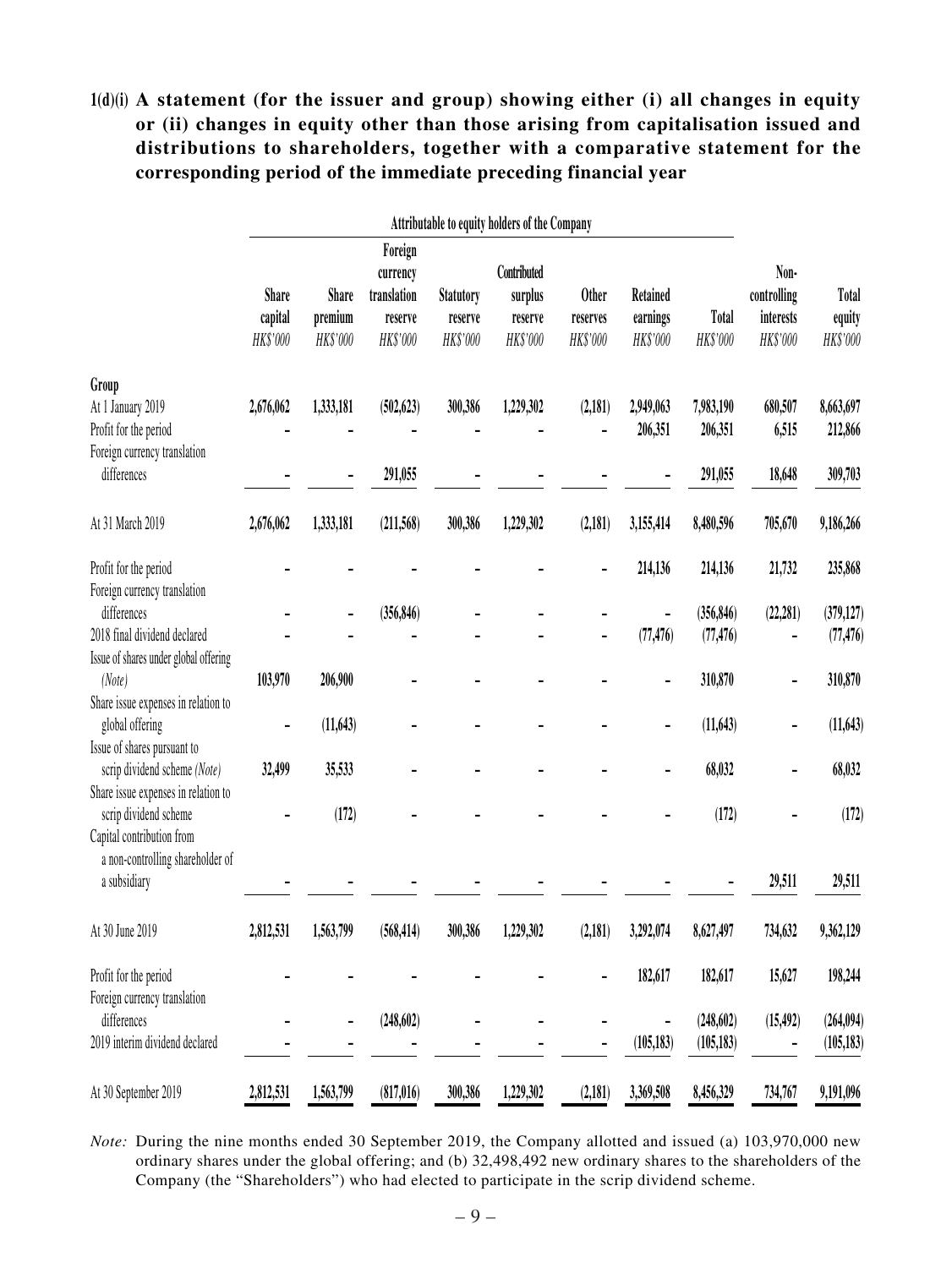|                                                                               |                                     |                                     |                                                           |                                         | Attributable to equity holders of the Company |                                      |                                         |                      |                                              |                                    |
|-------------------------------------------------------------------------------|-------------------------------------|-------------------------------------|-----------------------------------------------------------|-----------------------------------------|-----------------------------------------------|--------------------------------------|-----------------------------------------|----------------------|----------------------------------------------|------------------------------------|
|                                                                               | <b>Share</b><br>capital<br>HK\$'000 | <b>Share</b><br>premium<br>HK\$'000 | Foreign<br>currency<br>translation<br>reserve<br>HK\$'000 | <b>Statutory</b><br>reserve<br>HK\$'000 | Contributed<br>surplus<br>reserve<br>HK\$'000 | <b>Other</b><br>reserves<br>HK\$'000 | <b>Retained</b><br>earnings<br>HK\$'000 | Total<br>HK\$'000    | Non-<br>controlling<br>interests<br>HK\$'000 | <b>Total</b><br>equity<br>HK\$'000 |
| Group                                                                         |                                     |                                     |                                                           |                                         |                                               |                                      |                                         |                      |                                              |                                    |
| At 1 January 2018<br>Originally stated<br>Effect of adoption of International | 2,625,642                           | 1,266,248                           | (22,051)                                                  | 200,799                                 | 1,229,302                                     | (2,181)                              | 2,559,424                               | 7,857,183            | 684,622                                      | 8,541,805                          |
| Financial Reporting Standard 9                                                |                                     |                                     |                                                           |                                         |                                               |                                      | (35,669)                                | (35,669)             |                                              | (35,669)                           |
| At 1 January 2018 (restated)<br>Profit for the period                         | 2,625,642                           | 1,266,248                           | (22,051)                                                  | 200,799                                 | 1,229,302                                     | (2,181)                              | 2,523,755<br>178,119                    | 7,821,514<br>178,119 | 684,622<br>12,988                            | 8,506,136<br>191,107               |
| Foreign currency translation<br>differences                                   |                                     |                                     | 433,903                                                   |                                         |                                               |                                      |                                         | 433,903              | 27,962                                       | 461,865                            |
| Capital contribution from a<br>non-controlling shareholder<br>of a subsidiary |                                     |                                     |                                                           |                                         |                                               |                                      |                                         |                      | 192                                          | 192                                |
| At 31 March 2018                                                              | 2,625,642                           | 1,266,248                           | 411,852                                                   | 200,799                                 | 1,229,302                                     | (2,181)                              | 2,701,874                               | 8,433,536            | 725,764                                      | 9,159,300                          |
| Profit for the period<br>Foreign currency translation                         |                                     |                                     |                                                           |                                         |                                               |                                      | 192,618                                 | 192,618              | 17,047                                       | 209,665                            |
| differences                                                                   |                                     | -                                   | (195, 109)                                                |                                         |                                               |                                      |                                         | (195, 109)           | (10, 845)                                    | (205, 954)                         |
| 2017 final dividend declared<br>Issue of shares pursuant to                   |                                     |                                     |                                                           |                                         |                                               |                                      | (76, 920)                               | (76,920)             |                                              | (76, 920)                          |
| scrip dividend scheme (Note)<br>Share issue expenses in relation to           | 24,411                              | 35,657                              |                                                           |                                         |                                               |                                      |                                         | 60,068               |                                              | 60,068                             |
| scrip dividend scheme<br>Dividend paid to a non-controlling                   |                                     | (176)                               |                                                           |                                         |                                               |                                      |                                         | (176)                |                                              | (176)                              |
| shareholder of a subsidiary                                                   |                                     |                                     |                                                           |                                         |                                               |                                      |                                         |                      | (6, 184)                                     | (6, 184)                           |
| At 30 June 2018                                                               | 2,650,053                           | 1,301,729                           | 216,743                                                   | 200,799                                 | 1,229,302                                     | (2,181)                              | 2,817,572                               | 8,414,017            | 725,782                                      | 9,139,799                          |
| Profit for the period                                                         |                                     |                                     |                                                           |                                         |                                               |                                      | 144,277                                 | 144,277              | 20,053                                       | 164,330                            |
| Foreign currency translation<br>differences                                   |                                     | $\overline{\phantom{0}}$            | (628, 122)                                                |                                         |                                               |                                      |                                         | (628, 122)           | (41,204)                                     | (669, 326)                         |
| 2018 interim dividend declared                                                |                                     |                                     |                                                           |                                         |                                               |                                      | (74, 644)                               | (74, 644)            |                                              | (74, 644)                          |
| At 30 September 2018                                                          | 2,650,053                           | 1,301,729                           | (411,379)                                                 | 200,799                                 | 1,229,302                                     | (2,181)                              | 2,887,205                               | 7,855,528            | 704,631                                      | 8,560,159                          |

*Note:* During the nine months ended 30 September 2018, the Company allotted and issued 24,411,431 new ordinary shares to the Shareholders who had elected to participate in the scrip dividend scheme.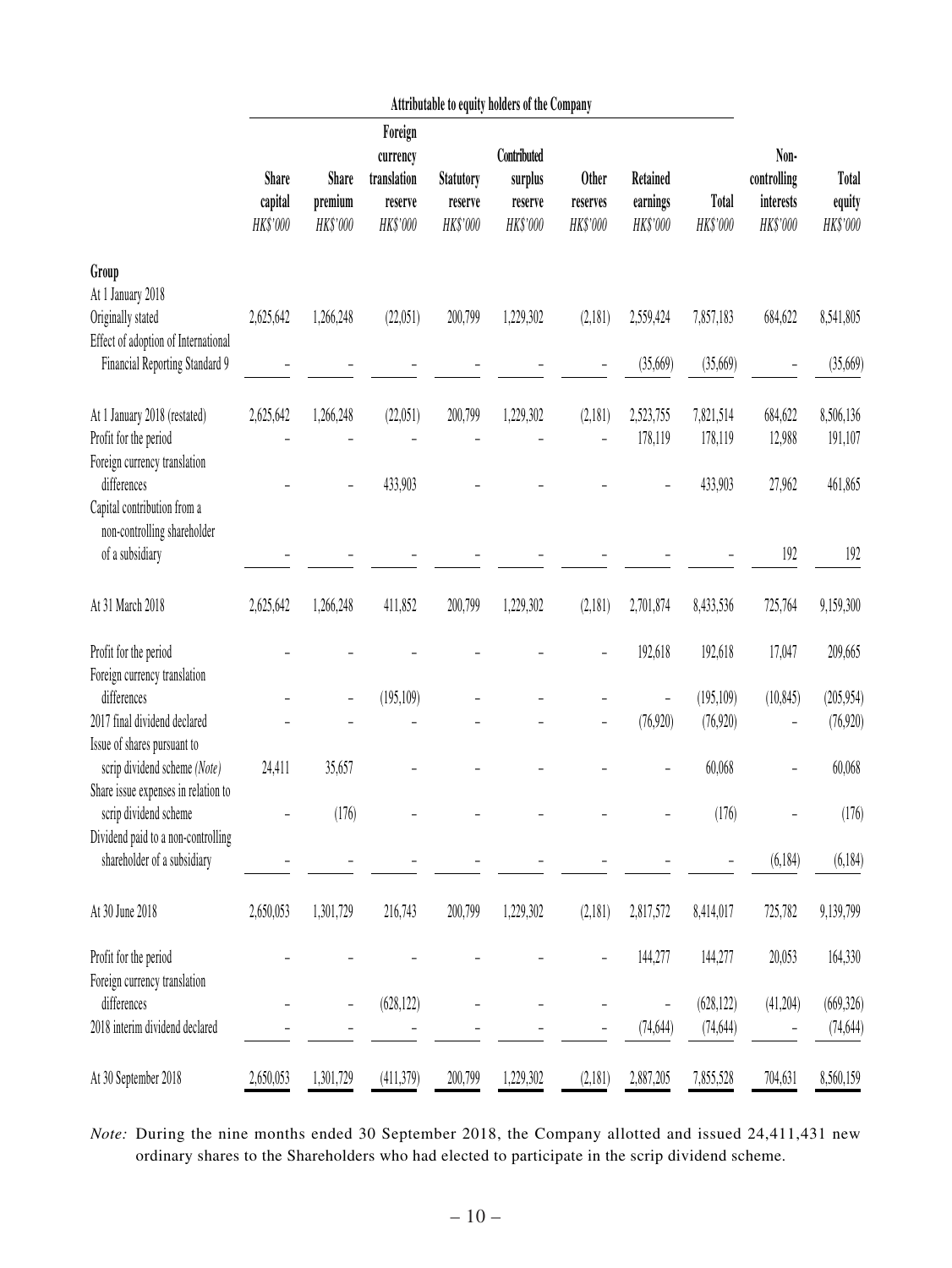|                                                                              | <b>Share</b><br>capital<br>HK\$'000 | <b>Share</b><br>premium<br>HK\$'000 | Foreign<br>currency<br>translation<br>reserve<br>HK\$'000 | Contributed<br>surplus<br>reserve<br>HK\$'000 | Other<br>reserves<br>HK\$'000 | <b>Retained</b><br>earnings<br>HK\$'000 | <b>Total</b><br>equity<br>HK\$'000 |
|------------------------------------------------------------------------------|-------------------------------------|-------------------------------------|-----------------------------------------------------------|-----------------------------------------------|-------------------------------|-----------------------------------------|------------------------------------|
| Company<br>At 1 January 2019<br>Loss for the period                          | 2,676,062                           | 123,131                             | (934, 538)                                                | 7,639,082                                     | 64,953                        | 201,096<br>(58, 558)                    | 9,769,786<br>(58, 558)             |
| Foreign currency translation differences                                     |                                     |                                     | 271,128                                                   |                                               |                               |                                         | 271,128                            |
| At 31 March 2019                                                             | 2,676,062                           | 123,131                             | (663, 410)                                                | 7,639,082                                     | 64,953                        | 142,538                                 | 9,982,356                          |
| Profit for the period<br>Foreign currency translation differences            |                                     |                                     | (322, 430)                                                |                                               |                               | 125,335                                 | 125,335<br>(322, 430)              |
| 2018 final dividend declared                                                 |                                     |                                     |                                                           |                                               |                               | (77, 476)                               | (77, 476)                          |
| Issue of shares under global offering<br>Share issue expenses in relation to | 103,970                             | 206,900                             |                                                           |                                               |                               |                                         | 310,870                            |
| global offering<br>Issue of shares pursuant to                               |                                     | (11, 643)                           |                                                           |                                               |                               |                                         | (11, 643)                          |
| scrip dividend scheme<br>Share issue expenses in relation to                 | 32,499                              | 35,533                              |                                                           |                                               |                               |                                         | 68,032                             |
| scrip dividend scheme                                                        |                                     | (172)                               |                                                           |                                               |                               |                                         | (172)                              |
| At 30 June 2019                                                              | 2,812,531                           | 353,749                             | (985, 840)                                                | 7,639,082                                     | 64,953                        | 190,397                                 | 10,074,872                         |
| Loss for the period                                                          |                                     |                                     |                                                           |                                               |                               | (70, 716)                               | (70, 716)                          |
| Foreign currency translation differences<br>2019 interim dividend declared   |                                     |                                     | (216, 229)                                                |                                               |                               | (105, 183)                              | (216, 229)<br>(105, 183)           |
| At 30 September 2019                                                         | 2,812,531                           | 353,749                             | (1,202,069)                                               | 7,639,082                                     | 64,953                        | 14,498                                  | 9,682,744                          |
| At 1 January 2018                                                            | 2,625,642                           | 56,198                              | (492, 810)                                                | 7,639,082                                     | 64,953                        | 79,382                                  | 9,972,447                          |
| Loss for the period<br>Foreign currency translation differences              |                                     |                                     | 447,688                                                   |                                               |                               | (45,363)                                | (45,363)<br>447,688                |
| At 31 March 2018                                                             | 2,625,642                           | 56,198                              | (45, 122)                                                 | 7,639,082                                     | 64,953                        | 34,019                                  | 10,374,772                         |
| Profit for the period                                                        |                                     |                                     |                                                           |                                               |                               | 214,442                                 | 214,442                            |
| Foreign currency translation differences<br>2017 final dividend declared     |                                     |                                     | (184, 678)                                                |                                               |                               | (76, 920)                               | (184, 678)<br>(76, 920)            |
| Issue of shares pursuant to<br>scrip dividend scheme                         | 24,411                              | 35,657                              |                                                           |                                               |                               |                                         | 60,068                             |
| Share issue expenses in relation to<br>scrip dividend scheme                 |                                     | (176)                               |                                                           |                                               |                               |                                         | (176)                              |
| At 30 June 2018                                                              | 2,650,053                           | 91,679                              | (229, 800)                                                | 7,639,082                                     | 64,953                        | 171,541                                 | 10,387,508                         |
| Loss for the period                                                          |                                     |                                     |                                                           |                                               |                               | (55, 420)                               | (55, 420)                          |
| Foreign currency translation<br>differences                                  |                                     |                                     | (606, 197)                                                |                                               |                               |                                         | (606, 197)                         |
| 2018 interim dividend declared                                               |                                     |                                     |                                                           |                                               |                               | (74, 644)                               | (74, 644)                          |
| At 30 September 2018                                                         | 2,650,053                           | 91,679                              | (835,997)                                                 | 7,639,082                                     | 64,953                        | 41,477                                  | 9,651,247                          |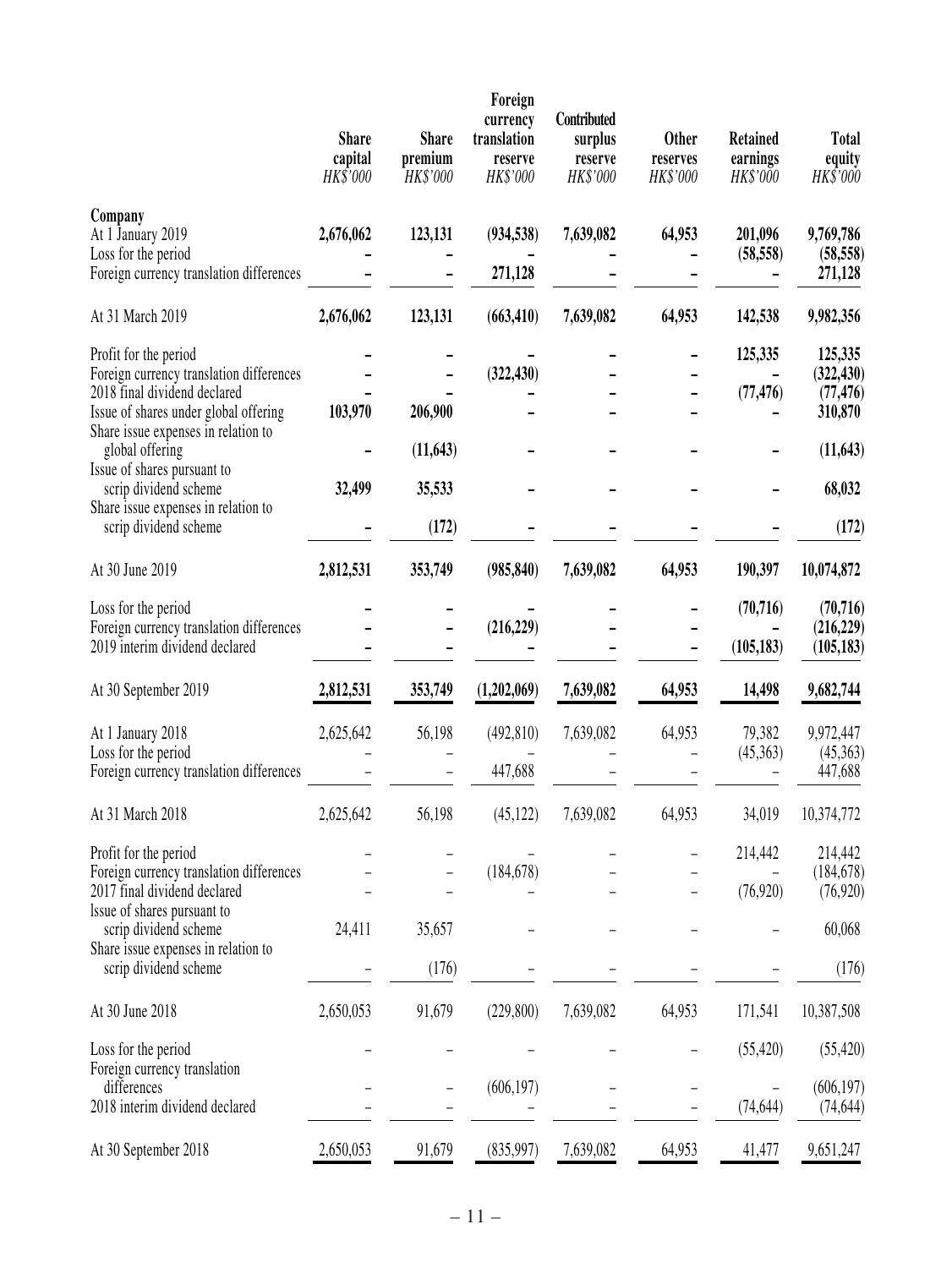**1(d)(ii) Details of any changes in the Company's share capital arising from rights issue, bonus issue, share buy-backs, exercise of share options or warrants, conversion of other issues of equity securities, issue of shares for cash or as consideration for acquisition or for any other purpose since the end of the immediately preceding financial year reported on. State also the number of shares that may be issued on conversion of all the outstanding convertibles as at the end of the current financial period reported on and as at the end of the corresponding period of the immediately preceding financial year**

|                                                 | No. of ordinary |
|-------------------------------------------------|-----------------|
|                                                 | shares issued   |
|                                                 | (1000)          |
| At 31 December 2018                             | 2,676,062       |
| Shares issued under global offering             | 103,970         |
| Shares issued pursuant to scrip dividend scheme | 32,499          |
| At 30 September 2019                            | 2,812,531       |

The Company allotted and issued 103,970,000 shares in its share capital on 7 and 8 May 2019 pursuant to the global offering. In addition, the Company allotted and issued 32,498,492 shares pursuant to the scrip dividend scheme in June 2019.

The Company did not have any outstanding convertibles, preference shares and treasury shares as at 30 September 2019 and 30 September 2018.

**1(d)(iii) The total number of issued shares excluding treasury shares as at the end of the current financial period and as at the end of the immediately preceding financial year**

|                                         | <b>30 September</b> 31 December |           |  |
|-----------------------------------------|---------------------------------|-----------|--|
|                                         | 2019                            | 2018      |  |
| Total number of issued shares excluding |                                 |           |  |
| treasury shares $(7000)$                | 2,812,531                       | 2,676,062 |  |

**1(d)(iv) A statement showing all sales, transfers, disposal, cancellation and/or use of treasury shares as at the end of the current financial period reported on.** 

Not applicable.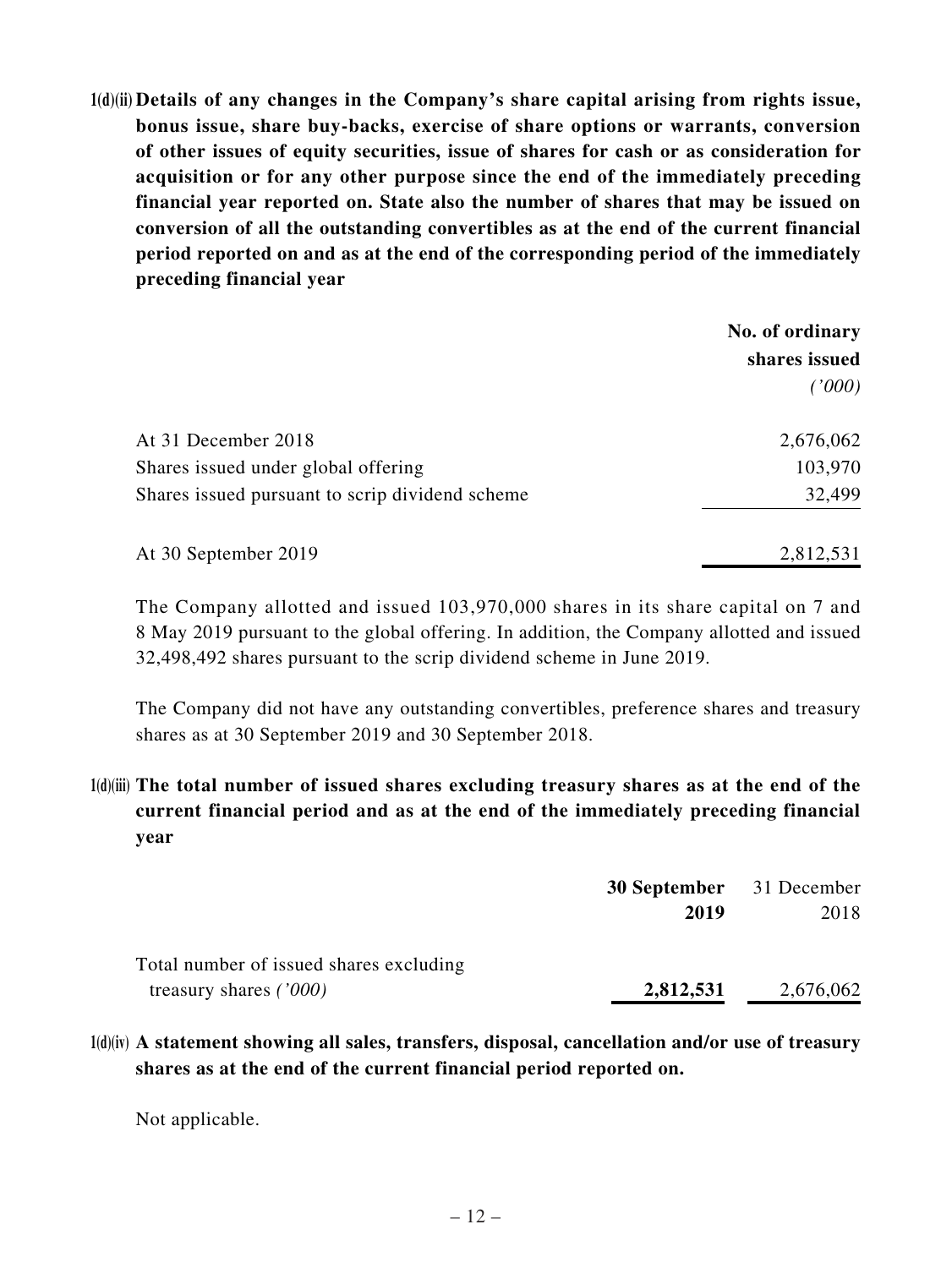**2. Whether the figures have been audited, or reviewed and in accordance with which auditing standard or practice.**

The figures have not been audited or reviewed by the Company's auditor.

**3. Where the figures have been audited, or reviewed, the auditor's report (including any qualifications or emphasis of a matter).**

Not applicable.

**4. Whether the same accounting policies and methods of computation as in the issuer's most recently audited annual financial statements have been applied.**

Except as disclosed in note 5, the Group has applied the same accounting policies and methods of computation in the financial statements for the current financial period compared with those of the audited financial statements for the financial year ended 31 December 2018.

**5. If there are any changes in the accounting policies and methods of computation, including any required by an accounting standard, what has changed, as well as the reasons for, and the effect of, the change.**

The Group adopted the new and revised International Financial Reporting Standards ("IFRS") and Interpretations of IFRS ("INT IFRS") that are effective for annual periods beginning on or after 1 January 2019. The adoption of the above IFRS and INT IFRS did not have any significant impact on the financial statements of the Group.

**6. Earnings per share of the group for the current financial period reported on and the corresponding period of the immediately preceding financial year, after deducting any provision for preference dividends.**

| <b>Basic/diluted earnings per share</b>                            | 3QFY2019  | 3QFY2018  | 9MFY2019  | 9MFY2018  |
|--------------------------------------------------------------------|-----------|-----------|-----------|-----------|
| Profit attributable to equity holders of the<br>Company (HK\$'000) | 182,617   | 144,277   | 603,104   | 515,014   |
| Weighted average number of ordinary<br>shares in issue $(7000)$    | 2,812,531 | 2,650,053 | 2,745,369 | 2,634,673 |
| Basic/diluted earnings per share $(HK\$ )                          | 0.065     | 0.054     | 0.220     | 0.195     |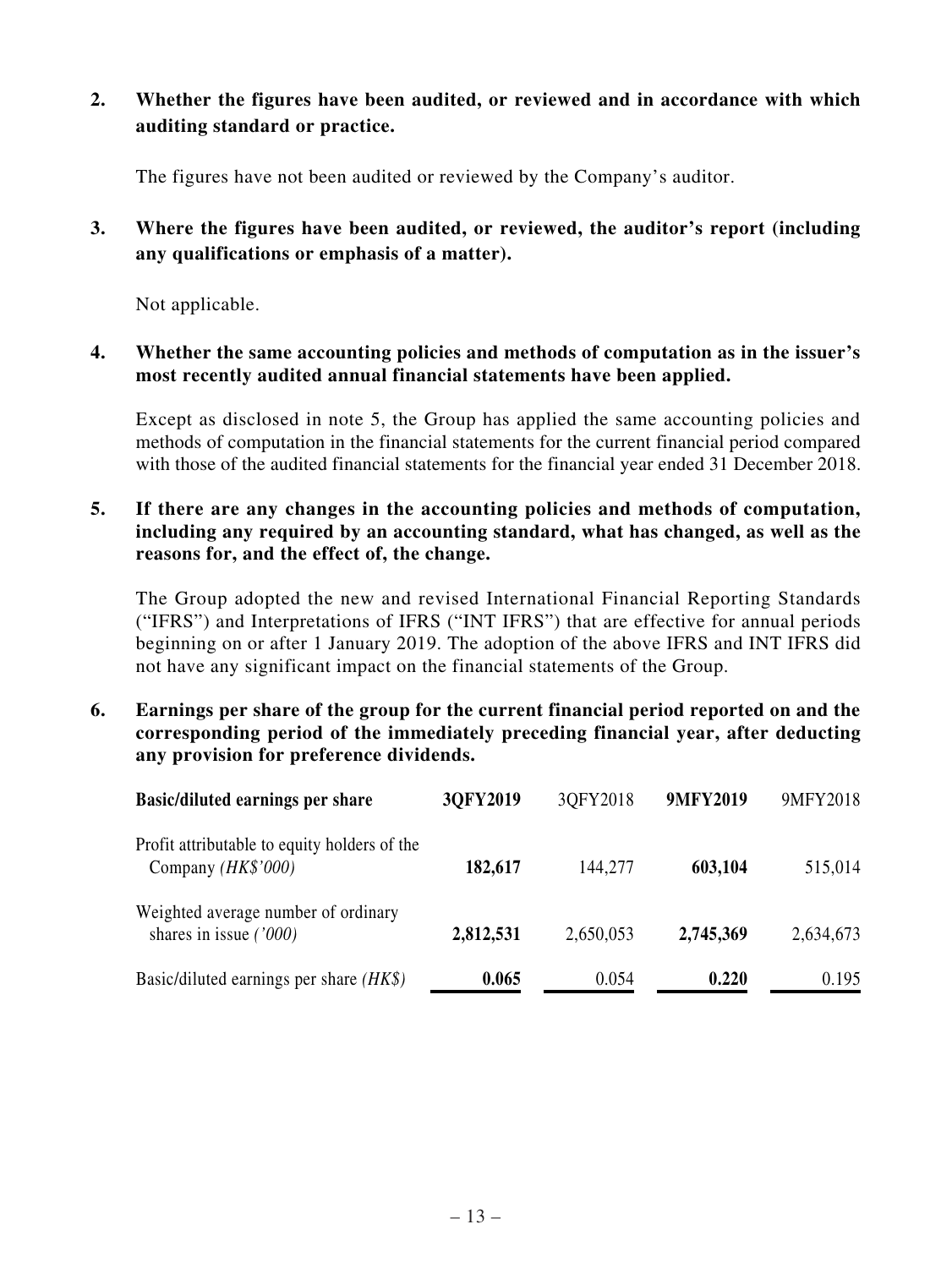**7. Net asset value (for the issuer and group) per ordinary share based on issued share capital of the issuer at the end of the (a) current financial period reported on; and (b) immediately preceding financial year.**

|                                                                             | Group        |      | Company                  |             |
|-----------------------------------------------------------------------------|--------------|------|--------------------------|-------------|
|                                                                             | 30 September |      | 31 December 30 September | 31 December |
|                                                                             | 2019         | 2018 | 2019                     | 2018        |
|                                                                             | HK\$         | HK\$ | <b>HK\$</b>              | HK\$        |
| Net asset value per ordinary share                                          |              |      |                          |             |
| based on the issued share capital as<br>at the end of the respective period | 3.01         | 2.98 | 3.44                     | 3.65        |

Net asset value per ordinary share was calculated by the net asset value attributable to equity holders of the Company divided by the number of ordinary shares outstanding excluding treasury shares as at the end of the respective financial period.

**8. A review of the performance of the group, to the extent necessary for a reasonable understanding of the group's business. It must include a discussion of any significant factors that affected the turnover, costs, and earnings of the group for the current financial period reported on, including (where applicable) seasonal or cyclical factors; and any material factors that affected the cash flow, working capital, assets or liabilities of the group during the current financial period reported on.**

# **Overview**

In 3QFY2019, the revenue of the Group increased by 33% to HK\$1.37 billion compared with the revenue of HK\$1.04 billion in 3QFY2018. Gross profit of the Group increased from HK\$372.59 million in 3QFY2018 to HK\$462.26 million in 3QFY2019, representing an increase of 24%. The profit of the Group increased from HK\$164.33 million in 3QFY2018 to HK\$198.24 million in 3QFY2019, representing an increase of 21%. The profit attributable to equity holders of the Company in 3QFY2019 amounted to HK\$182.62 million, representing an increase of 27% from 3QFY2018.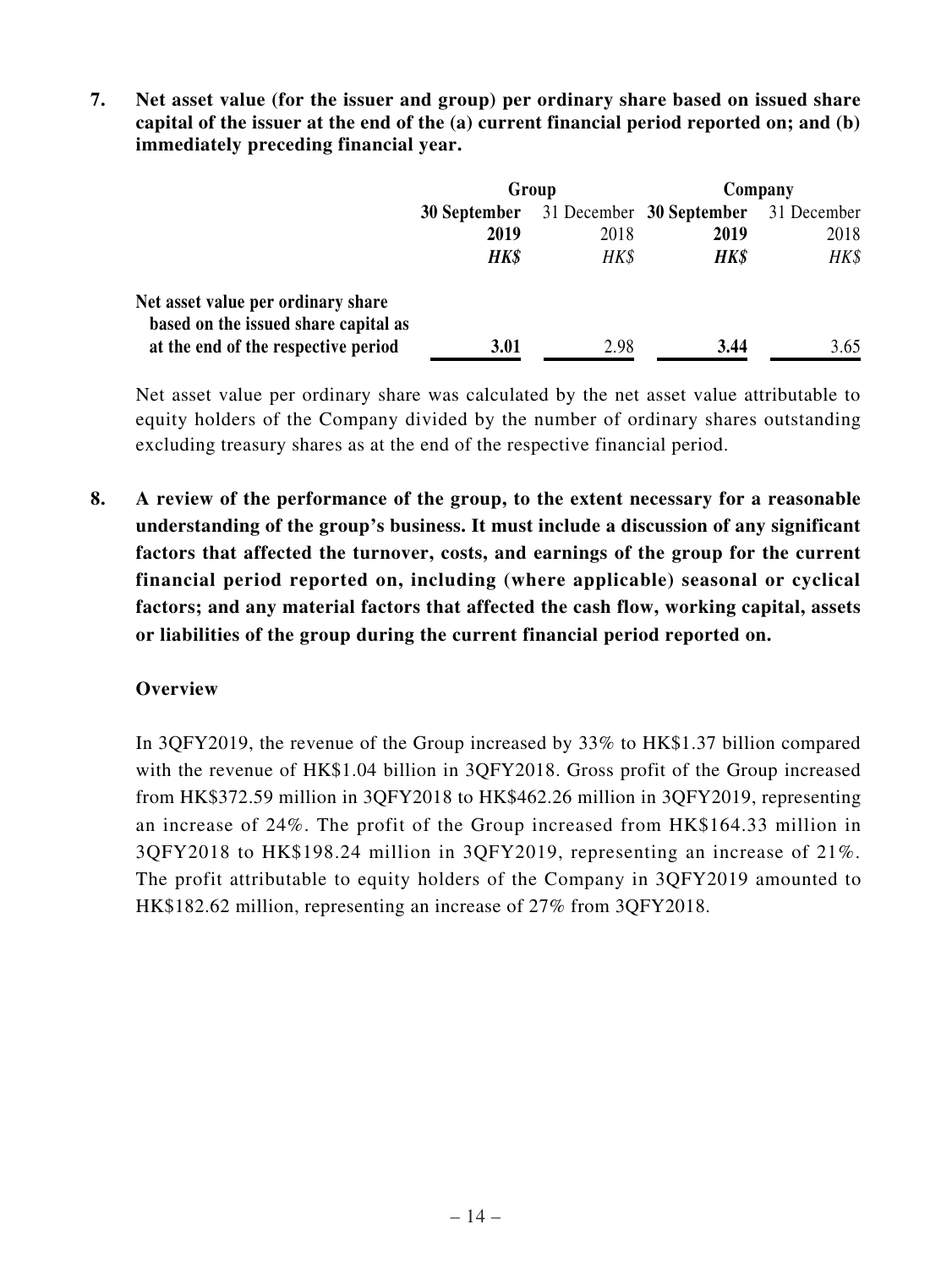### **Consolidated Statement of Comprehensive Income**

### *Revenue*

Revenue increased by 33% from HK\$1.04 billion in 3QFY2018 to HK\$1.37 billion in 3QFY2019. The increase was mainly attributable to the increase of HK\$193.07 million in construction revenue, HK\$85.85 million in operation revenue, HK\$23.20 million in finance income and HK\$35.47 million in other kind of revenue. The increase in construction revenue was mainly attributable to the construction of river-basin ecological restoration projects in addition to the expansion and upgrading of several waste water treatment plants which were under construction during 3QFY2019. The increase in operation revenue was the result of (i) the commencement of operation of new projects during the last quarter of FY2018 and 9MFY2019; and (ii) the tariff hikes for several projects effected during the last quarter of FY2018 and 9MFY2019. The increase in finance income was due to the increase in contract assets.

#### *Direct costs and operating expenses*

Direct costs and operating expenses increased by 37% from HK\$663.93 million in 3QFY2018 to HK\$911.84 million in 3QFY2019. The increase was mainly due to the increase in construction cost arising from the increased construction services, which contributed to a construction revenue of HK\$684.78 million in 3QFY2019 as compared to HK\$491.71 million in 3QFY2018.

### *Gross profit margin*

Overall gross profit margin in 3QFY2019 decreased to 34% (3QFY2018: 36%). It was mainly due to a slightly larger proportion of construction revenue recognised in the mix of the total revenue of 3QFY2019 as compared with 3QFY2018. Construction revenue comprised approximately 57% of total revenue in 3QFY2019 (3QFY2018: 54%). In general, construction services have a lower gross profit margin than operation services, and thus, a larger (smaller) proportion of construction revenue will reduce (increase) the overall gross profit margin.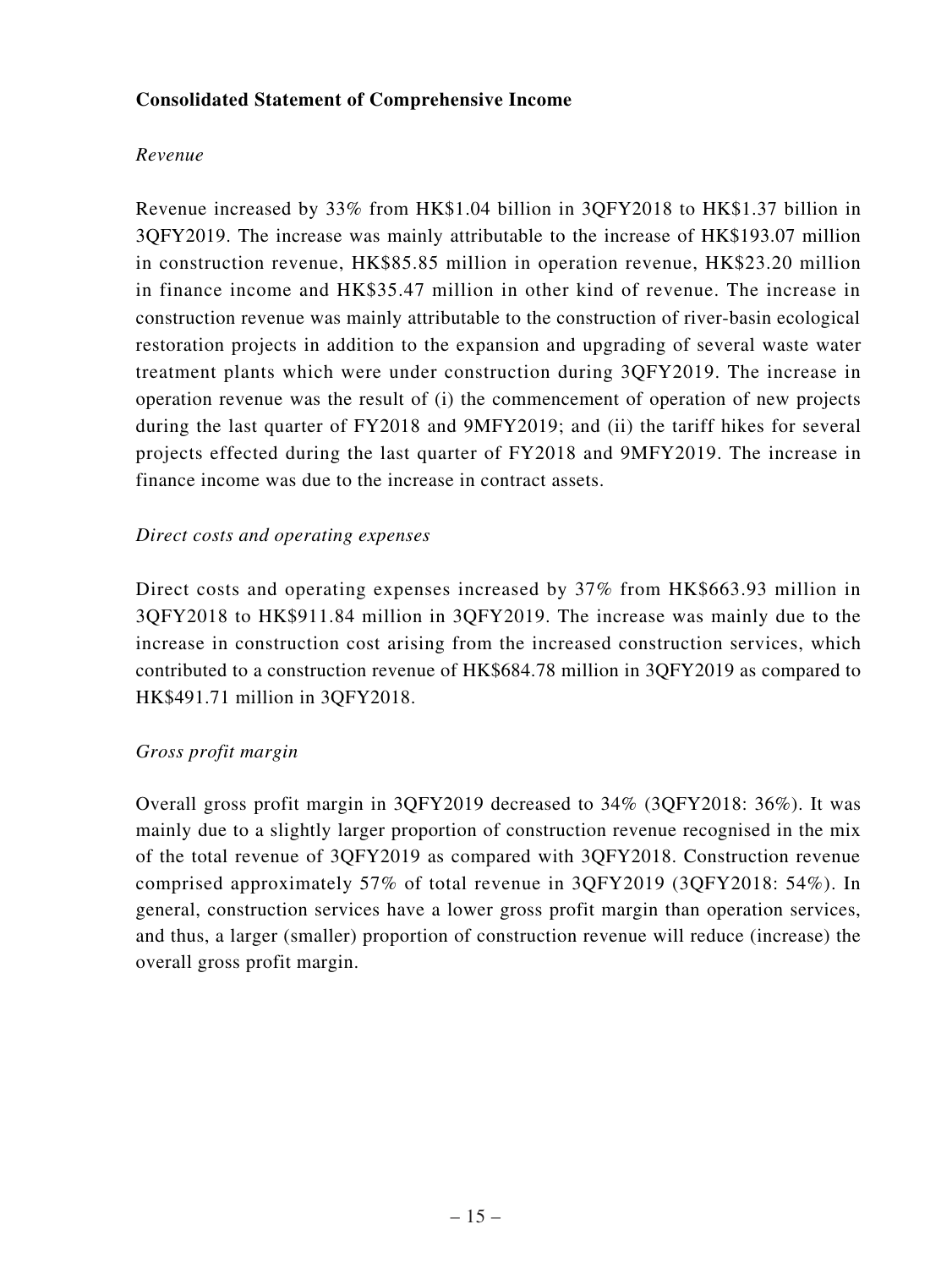Other income and gains, net mainly consisted of value-added tax ("VAT") refunds, government grants, fair value change on financial assets at fair value through profit or loss, and other sundry income. Other income and gains, net decreased by 48% to HK\$12.73 million in 3QFY2019 as compared with HK\$24.60 million in 3QFY2018. The decreases in other income and gains, net were mainly due to the decrease of VAT refunds. The decrease in VAT refunds was the result of less VAT paid during the period, as a number of operating projects were undergoing expansion or upgrading. The construction activities led to the accumulation of input VAT, which offset the output VAT and decreased the VAT payment, and in turn resulted in the decrease of VAT refunds. The breakdown of other income and gains, net was set out below.

|                                     | 3QFY2019<br><b>HK\$'000</b> | 3QFY2018<br>HK\$'000 | <b>9MFY2019</b><br><b>HK\$'000</b> | 9MFY2018<br>HK\$'000 |
|-------------------------------------|-----------------------------|----------------------|------------------------------------|----------------------|
| Government grants                   | 1,857                       | 3,152                | 14,031                             | 11,102               |
| VAT refunds                         | 12,927                      | 20,186               | 43,236                             | 81,008               |
| Fair value gain/(loss), net:        |                             |                      |                                    |                      |
| Contingent consideration receivable | (7)                         |                      | 720                                |                      |
| Other financial assets – unlisted   |                             |                      |                                    |                      |
| investment                          | (5,746)                     |                      | (9,560)                            |                      |
| Other financial assets – unlisted   |                             |                      |                                    |                      |
| equity investment                   | 515                         |                      | 873                                |                      |
| Sundry income                       | 3,188                       | 1,264                | 6,573                              | 5,807                |
|                                     | 12,734                      | 24,602               | 55,873                             | 97,917               |

#### *Administrative and other operating expenses*

Administrative and other operating expenses mainly consisted of staff costs, research and development expenses, business development expenses, net foreign exchange differences, legal and professional fees, other taxes and provision for impairment of trade receivables.

Other operating expenses for 3QFY2019 were the provision for impairment of trade receivables amounting to HK\$10.89 million (3QFY2018: Nil).

Administrative and other operating expenses increased by 15% from HK\$114.49 million in 3QFY2018 to HK\$131.78 million in 3QFY2019. The increase was mainly attributable to increase in research and development expenses, staff costs, business development expenses and provision for impairment of trade receivable due to business expansion of the Group.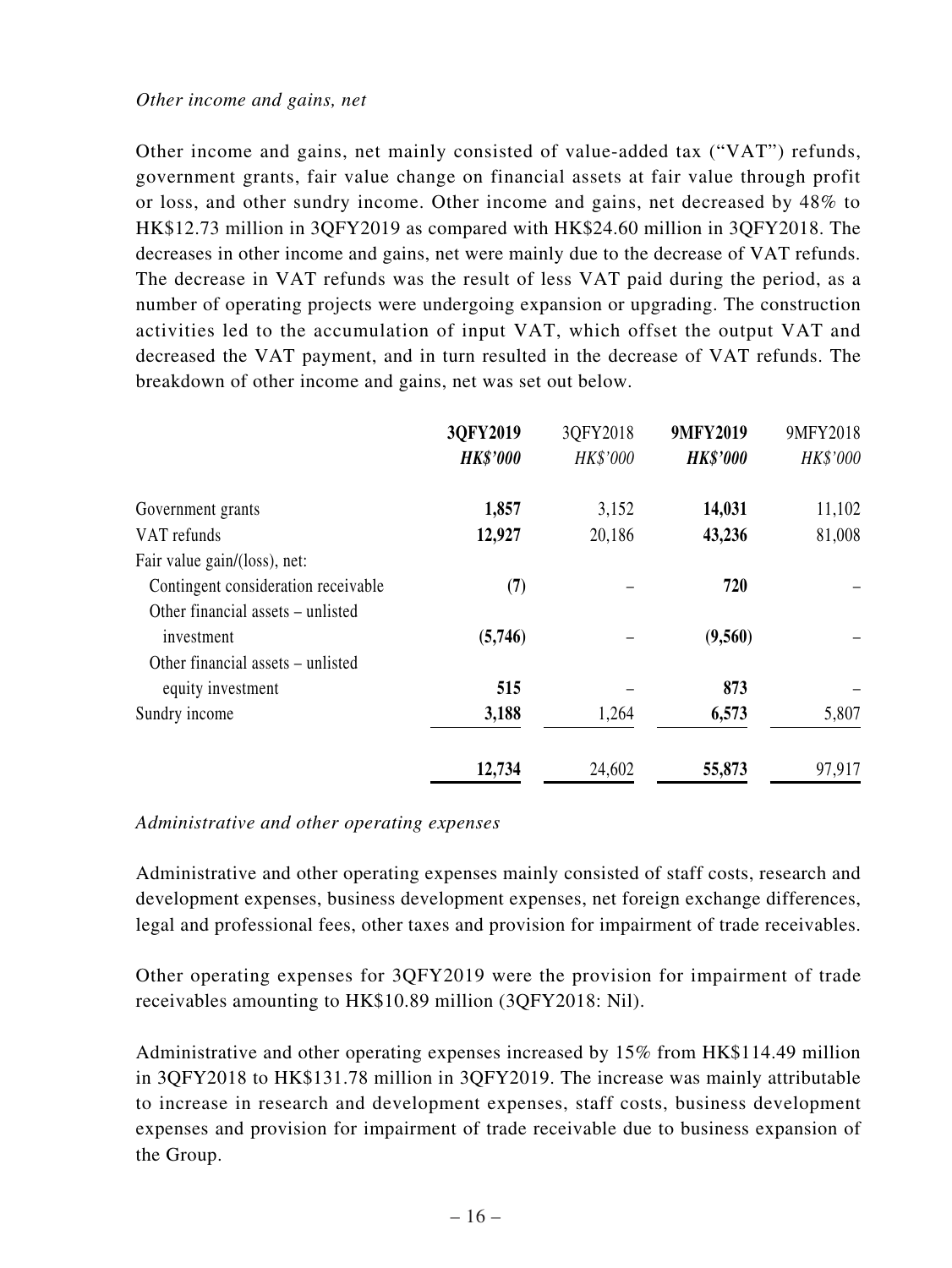### *Finance costs*

Finance costs increased from HK\$76.42 million in 3QFY2018 to HK\$89.01 million in 3QFY2019. The increase was mainly due to the increase of the average balance of borrowings in 3QFY2019 as compared to 3QFY2018, which was a result of the issuance of the third tranche of RMB-denominated corporate bonds of RMB700 million in January 2019.

### *Income tax*

Income tax in 3QFY2019 increased by 34% from HK\$45.38 million in 3QFY2018 to HK\$60.79 million in 3QFY2019. The increase in income tax was in line with the increase in profit before tax in 3QFY2019.

# **Consolidated Statement of Financial Position**

### *Assets*

The total assets of the Group increased from HK\$19.58 billion as at 31 December 2018 to HK\$20.92 billion as at 30 September 2019, representing a growth of 7%. The increase in total assets was mainly attributable to the net effect of (i) the increase in contract assets, intangible assets, trade and other receivables and other financial assets; and (ii) the decrease in cash and cash equivalents and fixed deposit with maturity period of over three months.

Contract assets (including both current and non-current) increased from HK\$13.15 billion as at 31 December 2018 to HK\$14.32 billion as at 30 September 2019, representing an increase of HK\$1.17 billion, while intangible assets increased from HK\$1.54 billion as at 31 December 2018 to HK\$1.60 billion as at 30 September 2019, representing an increase of HK\$65.49 million. The increase in contract assets and intangible assets was mainly attributable to the recognition of construction revenue for expansion and upgrading projects for several water plants, the sponge city construction project, the water supply project and other river-basin ecological restoration projects during 9MFY2019.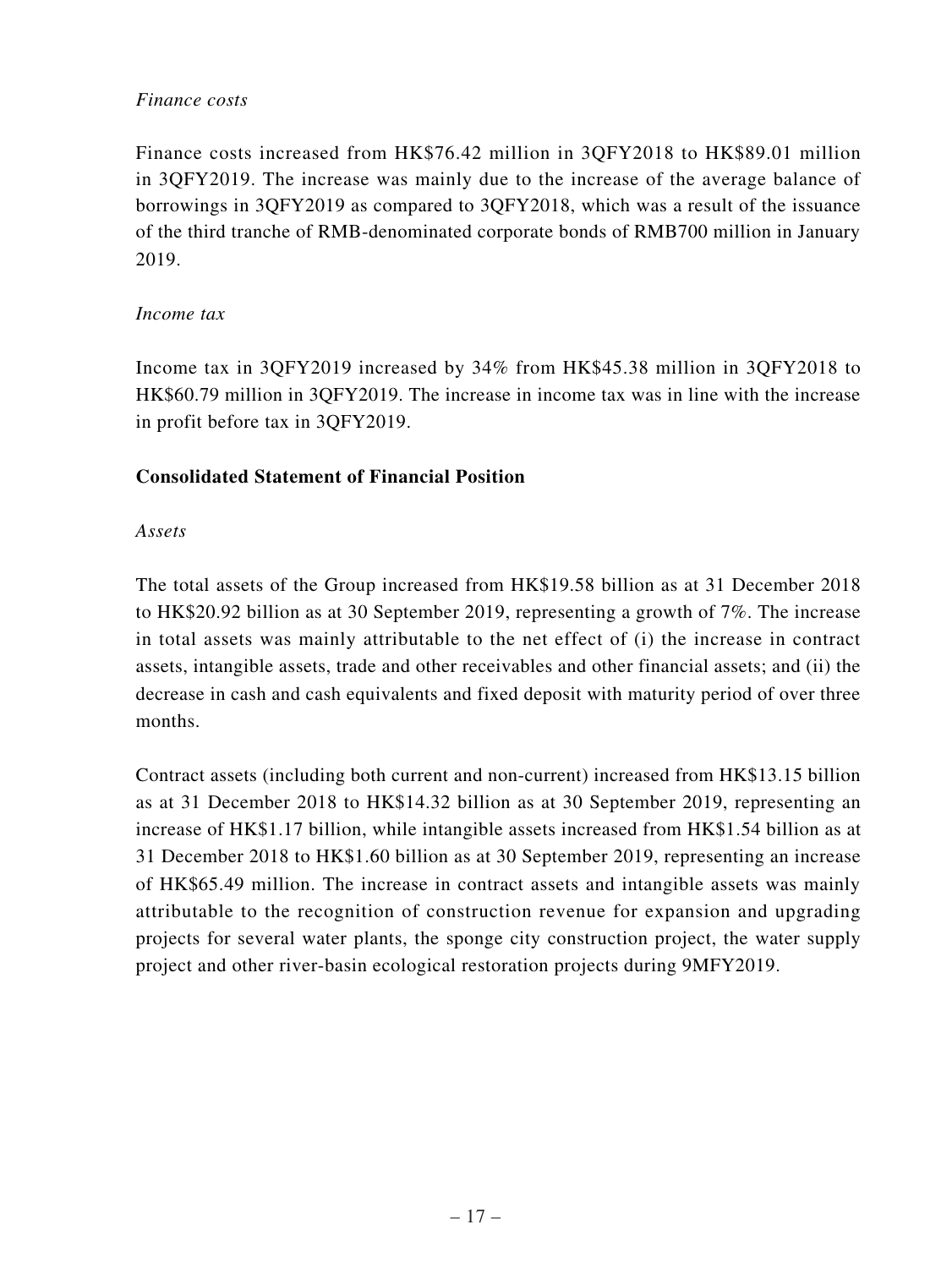Trade and other receivables (including both current and non-current) of the Group increased from HK\$1.18 billion as at 31 December 2018 to HK\$1.67 billion as at 30 September 2019. Among them, trade receivables increased by HK\$222.14 million from HK\$721.28 million as at 31 December 2018 to HK\$943.42 million as at 30 September 2019, which was mainly due to (i) the increase in operation income as several projects completed construction and commenced operation during 9MFY2019; and (ii) the seasonal settlement pattern as customers normally settle greater portion of trade receivables towards financial year end. Other receivables (including both current and non-current) increased by HK\$268.41 million from HK\$463.02 million as at 31 December 2018 to HK\$731.43 million as at 30 September 2019, which was mainly driven by the increase in prepayments for construction works and tender deposits.

Other financial assets as at 30 September 2019 amounted to HK\$425.16 million which comprised unlisted investment of HK\$397.77 million and unlisted equity investment of HK\$27.39 million. The unlisted investments as at 30 September 2019 were wealth management products issued by financial institutions in Hong Kong. They were mandatorily classified as financial assets at fair value through profit or loss as their contractual cash flows are not solely payments of principal and interest.

### *Liabilities*

Total borrowings (including both current and non-current) increased by HK\$558.65 million. The increase was mainly due to the issuance of corporate bonds with net proceeds amounting to HK\$804.24 million and new bank loans amounting to approximately HK\$2,360.68 million, offset by repayment of bank and other loans amounting to HK\$2,477.21 million in 9MFY2019 with the effect of exchange differences of borrowings.

Increase of HK\$165.82 million in trade and other payables was mainly due to the increase in construction payables.

The Group was in a net current asset position of HK\$522.95 million as at 30 September 2019, representing a decrease of HK\$141.73 million from HK\$664.69 million as at 31 December 2018. The decrease in the net current asset was primarily due to increase in borrowings under current liabilities, which were reclassified from non-current liabilities, as those borrowings became due within one year.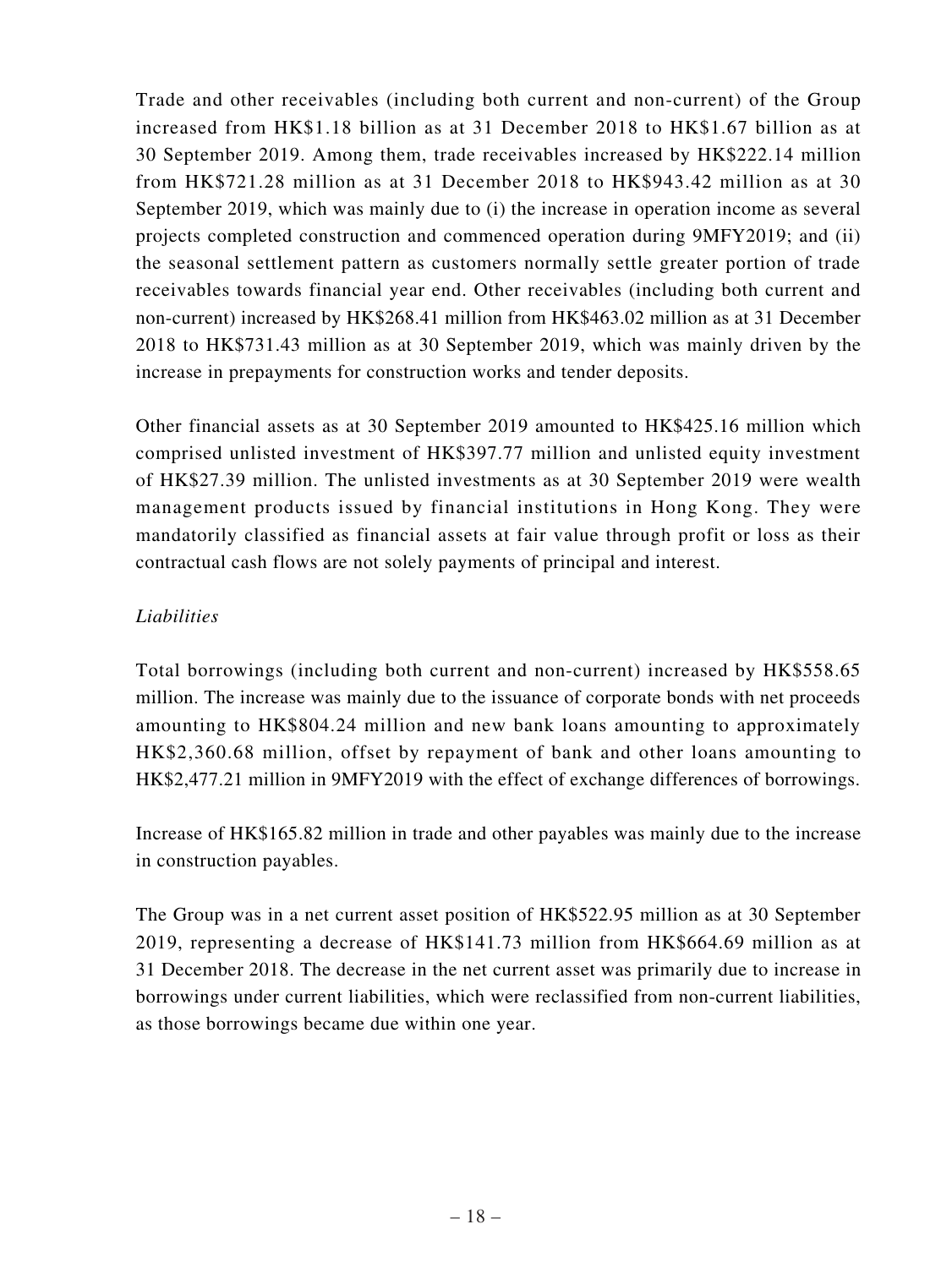# *Equity*

The Group's total equity amounted to HK\$9.19 billion as at 30 September 2019 (31 December 2018: HK\$8.66 billion). The increase was mainly due to the followings: (i) recognition of profit amounting to HK\$646.98 million in 9MFY2019; (ii) foreign currency translation losses of HK\$333.52 million arising from depreciation of RMB against HK\$; (iii) the decrease of HK\$114.80 million in equity due to payment of 2018 final dividend and declaration of 2019 interim dividend in 9MFY2019; (iv) the increase of HK\$299.23 million in equity due to the issue of shares under the global offering; and (v) capital contribution of HK\$29.51 million by a non-controlling shareholder of a subsidiary during 9MFY2019.

### **Consolidated Statement of Cash Flows**

Cash and cash equivalents decreased from HK\$1.71 billion as at 31 December 2018 to HK\$1.37 billion as at 30 September 2019. Cash and cash equivalents included in the consolidated statement of cash flows is reconciled as follows:

|                                                      | 30 September    | 31 December |
|------------------------------------------------------|-----------------|-------------|
|                                                      | 2019            | 2018        |
|                                                      | <b>HK\$'000</b> | HK\$'000    |
| Cash and cash equivalents per consolidated statement |                 |             |
| of financial position                                | 1,392,586       | 1,728,573   |
| Less: Pledged bank deposits                          | (22, 477)       | (21,702)    |
| Cash and cash equivalents per consolidated statement |                 |             |
| of cash flows                                        | 1,370,109       | 1,706,871   |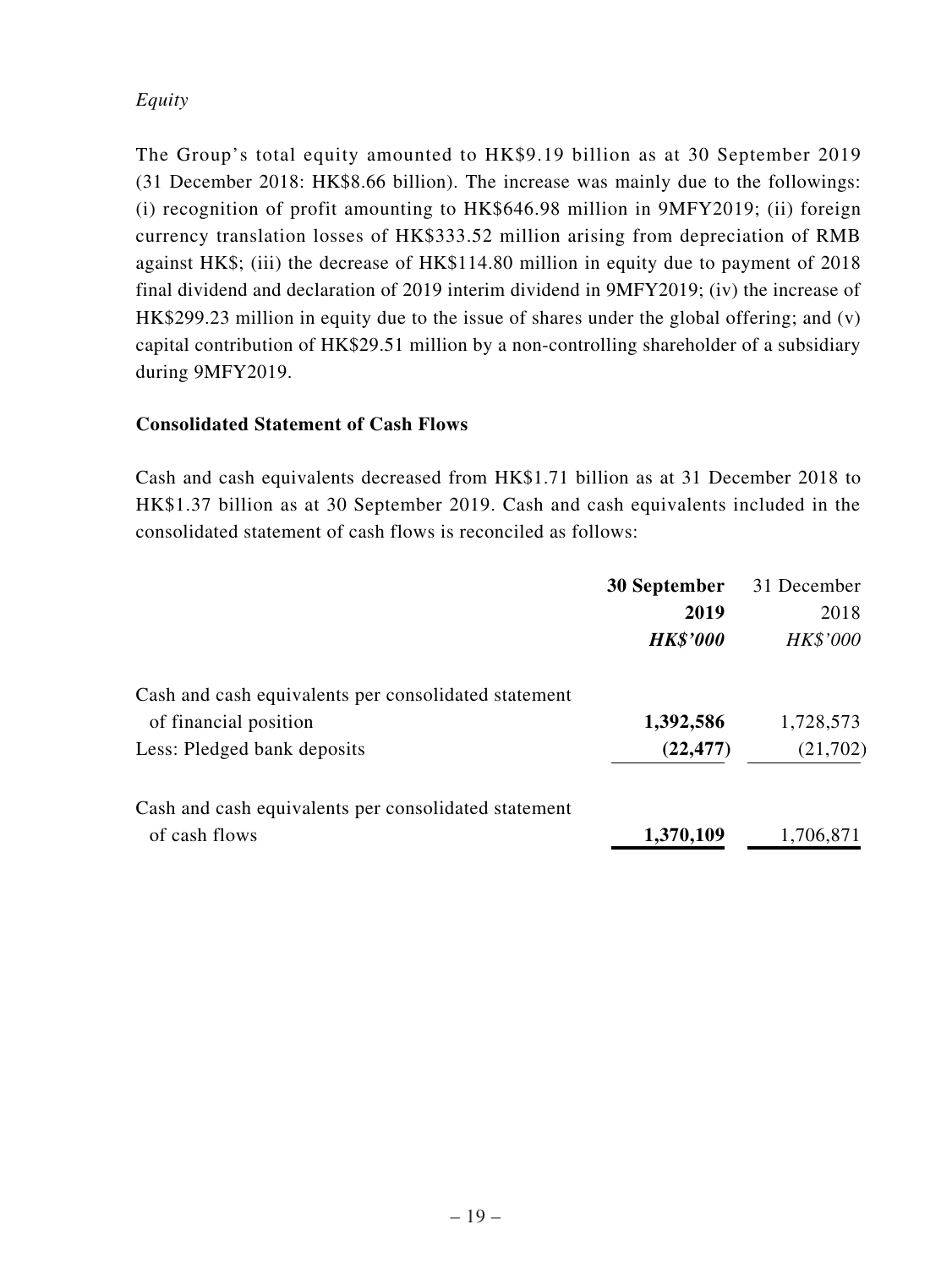### *Cash flows from operating activities*

The Group had cash inflow of HK\$386.81 million before working capital changes during 3QFY2019 (3QFY2018: HK\$296.53 million). Changes in working capital and payment of income tax resulted in cash outflow of HK\$680.20 million and HK\$30.57 million respectively. As a result, the Group recorded a net cash outflow of HK\$323.96 million from operating activities in 3QFY2019 (3QFY2018: HK\$356.35 million). The changes in working capital arose mainly from:

- (i) the increase in contract assets by HK\$551.24 million;
- (ii) the increase in inventories by HK\$42.38 million;
- (iii) the increase in trade and other receivables by HK\$149.14 million; and
- (iv) the increase in trade and other payables by HK\$62.57 million.

### *Cash flows from investing activities*

In 3QFY2019, the Group recorded a net cash inflow of HK\$223.57 million from investing activities. The net cash inflow mainly arose from:

- (i) the decrease in fixed deposits with maturity period of over three months and restricted balances in financial institutions of HK\$253.95 million; and
- (ii) the payment for purchase of intangible assets of HK\$33.75 million.

### *Cash flows from financing activities*

The Group recorded a net cash outflow from financing activities of HK\$300.51 million in 3QFY2019. The net cash outflow was caused by:

- (i) the net repayment of bank and other loans of HK\$134.23 million; and
- (ii) the payment of interest of HK\$164.65 million.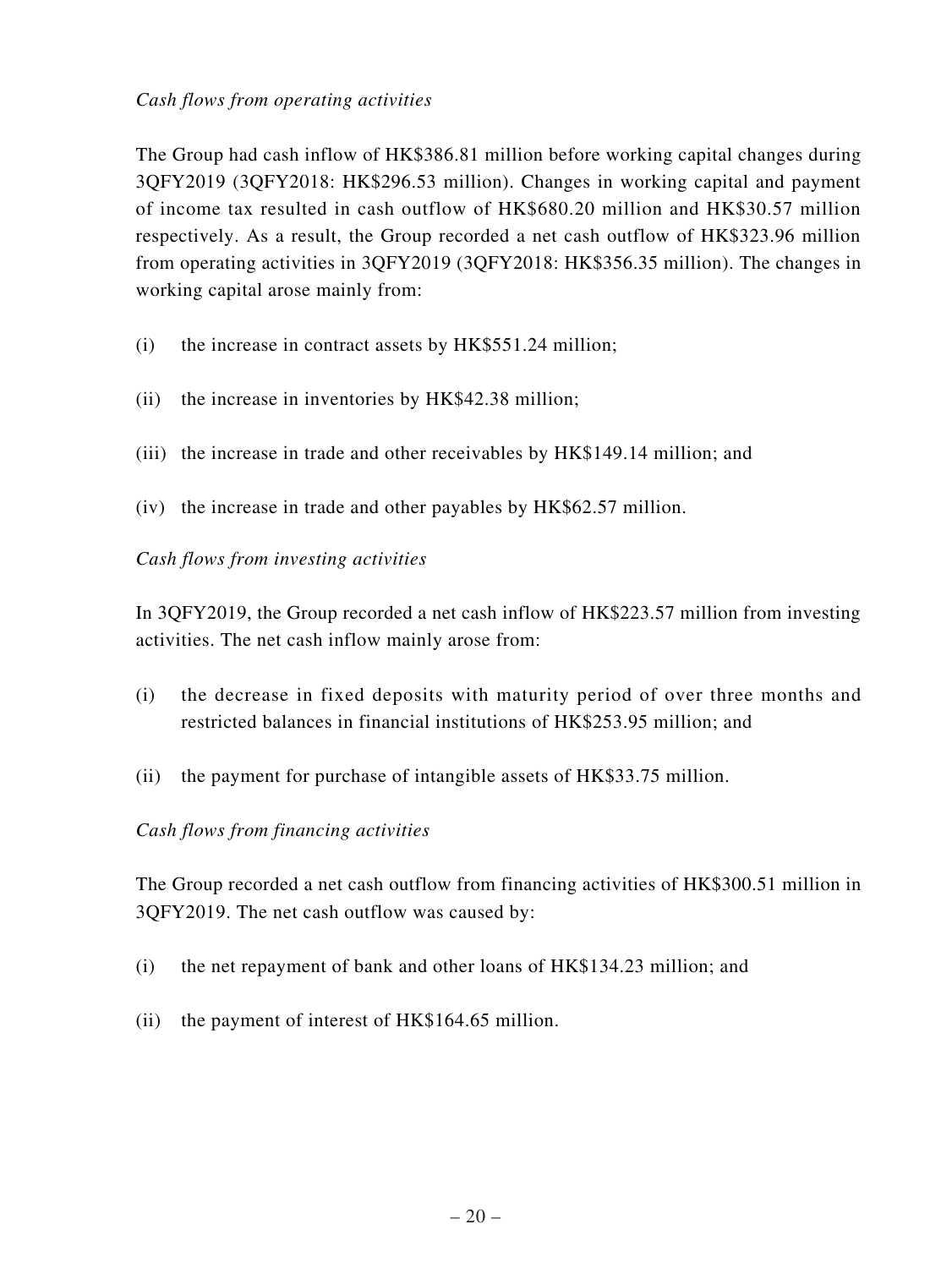### **Subsequent events**

On 4 November 2019, the Company entered into a project agreement with, *inter alia*, the Eastern New Area Development Service Centre of Licheng District, Ji'nan City relating to Ji'nan Tangye New Area Waste Water Treatment Plant Public-Private Partnership Project (the "Project"). The total investment amount of the Project is expected to be approximately RMB313 million.

**9. Where a forecast, or a prospect statement, has been previously disclosed to shareholders, any variance between it and the actual results.**

None.

**10. A commentary at the date of the announcement of the competitive conditions of the industry in which the group operates and any known factors or events that may affect the group in the next reporting year and the next 12 months.**

Following the tightening of regulations on environmental protection and rising demand for ecological protection in recent years, the water industry has gradually transformed from focusing on "growing in scale" to "enhancing its quality and efficiency". In 3QFY2019, the Group not only solidified its markets but also proactively explored new areas in the industry chain. By developing a mechanism that synchronises investment, subsidy and tariff for water projects, the Group has applied its first "market-oriented" operation model to an industrial park waste water treatment project.

Regarding the future development of the water industry, it is expected that certain areas, such as: industrial waste water treatment in industrial parks, sludge treatment and disposal, water plant and pipeline integration, and the mixed-ownership reform of local state-owned water enterprises, will become new development trends. Meanwhile, the asset-light business areas, such as: project planning and design, engineering consultancy, and technical services, have also gradually formed a major direction of future development for companies engaging in the domestic water environment management sector.

Over years of development and exploration, the Group has grew its businesses from municipal waste water treatment to a full-fledged business coverage, including raw water protection, water supply, industrial waste water treatment and river-basin ecological restoration, which offers a more comprehensive range of business scope. The Group's business model portfolio has also expanded from investment and operation to a full industry chain, including planning and design, consultancy, technological research and development, engineering construction, operation and management, and so on. Moving forward, the Group will apply such "parallel strategies" on its business planning, with the aim of becoming a comprehensive water enterprise with unique advantages.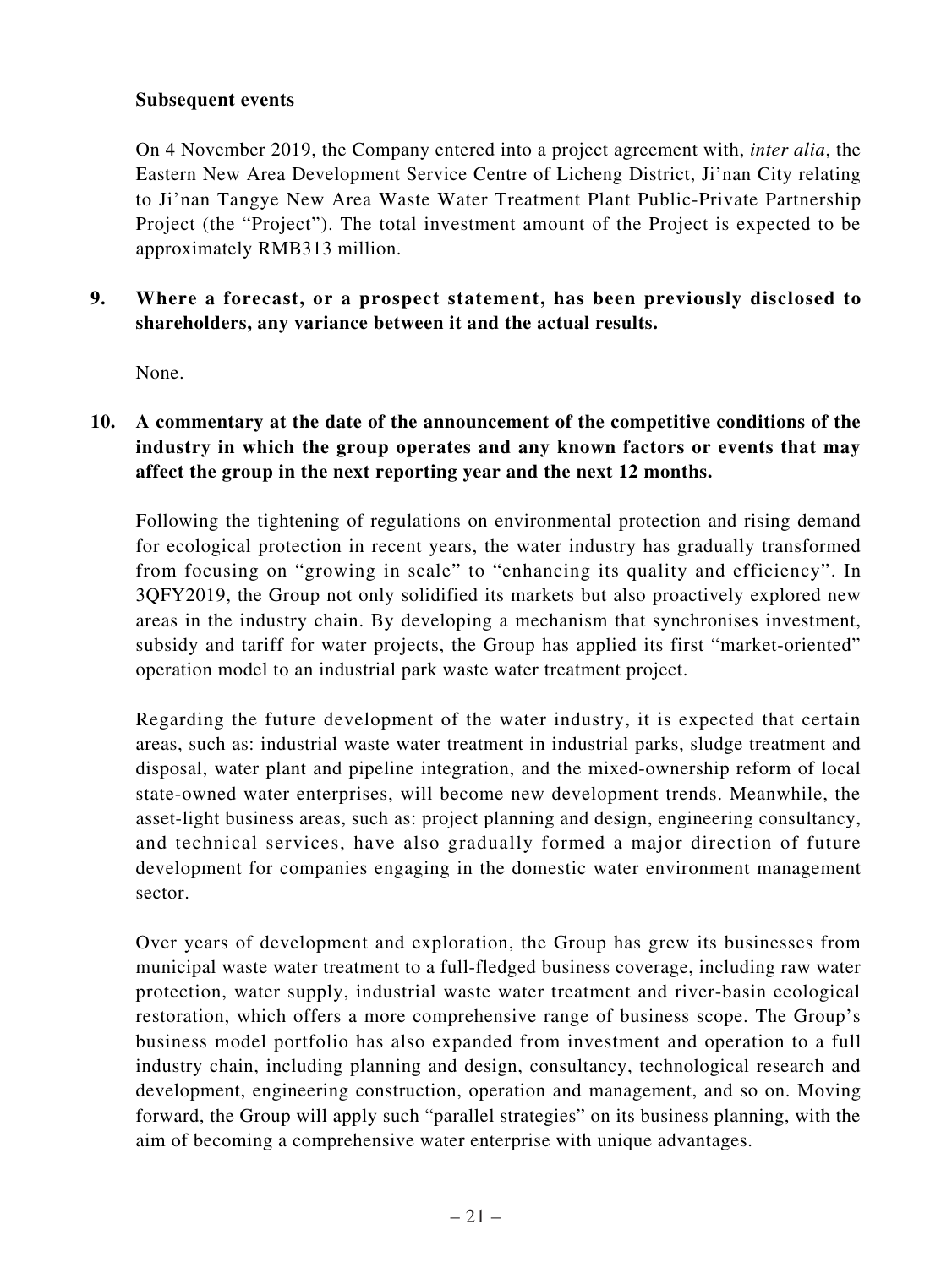### **11. Dividend**

*(a) Current financial period reported on*

Any dividend declared for the current financial period reported?

Nil

*(b) Corresponding period of the immediately preceding financial year*

Not applicable

*(c) Date payable*

Not applicable

*(d) Books closure date*

Not applicable

# **12. If no dividend has been declared/recommended, a statement to that effect and the reasons for the decision.**

No dividend has been declared for the current financial period reported on.

The Company has adopted a dividend policy, which serves as a guideline on the distribution of dividends to the Shareholders, and sets out the principles that the Board shall take into account when considering whether the Company should declare or recommend a dividend distribution. Subject to the applicable laws and regulations, the Company will declare or recommend dividend distribution for the relevant financial period or year as per its usual practice.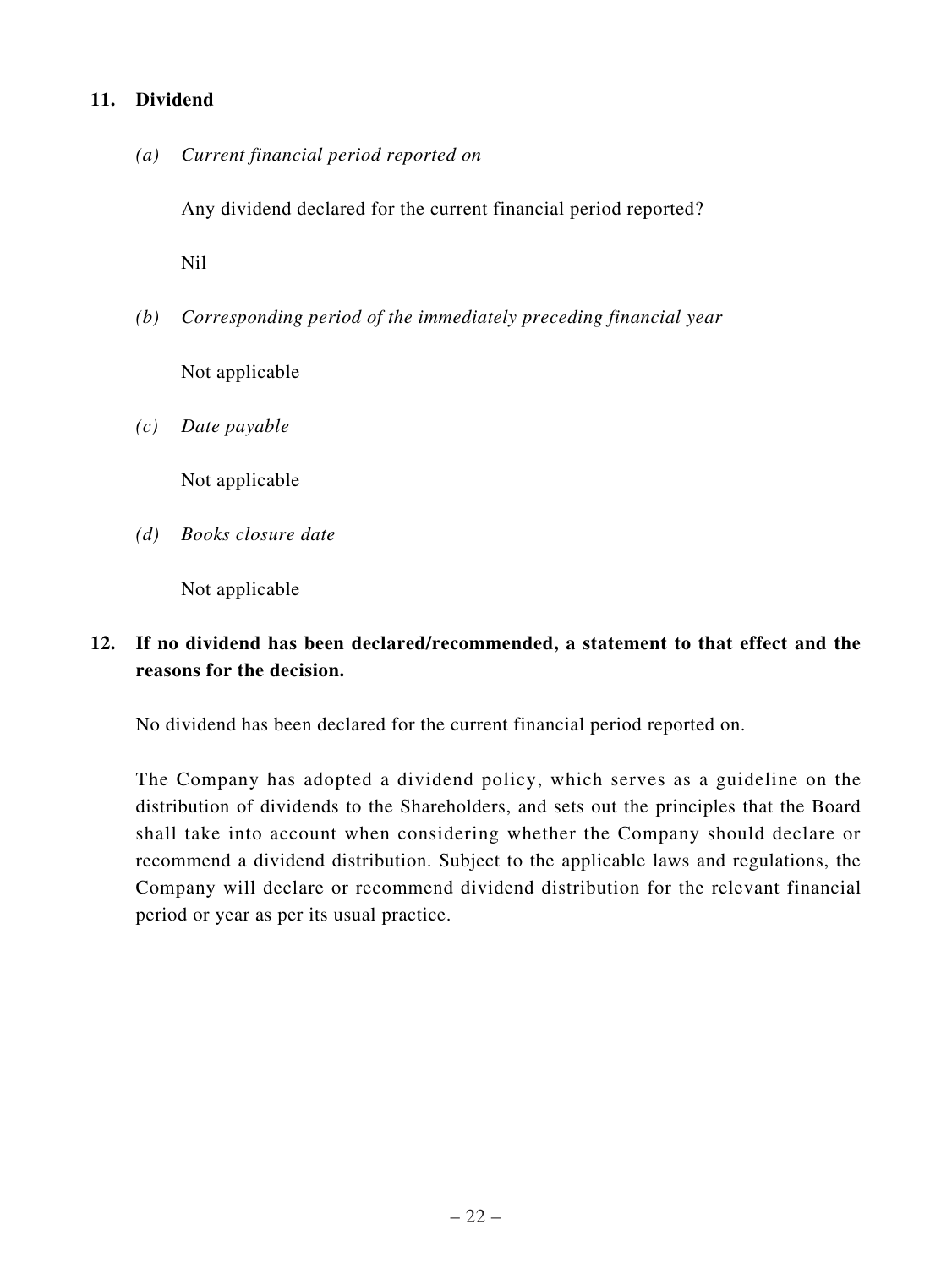**13. If the group has obtained a general mandate from shareholders for IPTs, the aggregate value of such transactions as required under Rule 920(1)(a)(ii) of the SGX Listing Manual. If no IPT mandate has been obtained, a statement to that effect.**

The Group obtained a general mandate ("IPT Mandate") from the Shareholders for interested person transactions ("IPTs") during its annual general meeting held on 25 April 2018 pursuant to Rule 920 of the SGX Listing Manual. The IPT Mandate was renewed during the Company's annual general meeting held on 12 April 2019. The aggregate value of the IPTs in excess of SGD100,000 during 3QFY2019 and 9MFY2019 are set out as follows:

| Name of<br>interested person                     | Aggregate value of all<br><b>IPTs during 3QFY2019</b><br>(excluding transactions<br>less than SGD100,000 and<br>transactions conducted<br>under the IPT Mandate) | Aggregate value of all<br><b>IPTs conducted under</b><br>the IPT Mandate during<br>3QFY2019 (excluding<br>transactions less than<br>SGD100,000) |
|--------------------------------------------------|------------------------------------------------------------------------------------------------------------------------------------------------------------------|-------------------------------------------------------------------------------------------------------------------------------------------------|
| China Everbright<br><b>International Limited</b> | <b>Nil</b>                                                                                                                                                       | HK\$1,933,732<br>(equivalent to SGD342,690)                                                                                                     |

# **3QFY2019:**

# **9MFY2019:**

| Name of<br>interested person                     | Aggregate value of all<br><b>IPTs during 9MFY2019</b><br>(excluding transactions<br>less than SGD100,000 and<br>transactions conducted<br>under the IPT Mandate) | Aggregate value of all<br><b>IPTs conducted under</b><br>the IPT Mandate during<br>9MFY2019 (excluding<br>transactions less than<br>SGD100,000) |
|--------------------------------------------------|------------------------------------------------------------------------------------------------------------------------------------------------------------------|-------------------------------------------------------------------------------------------------------------------------------------------------|
| China Everbright<br><b>International Limited</b> | <b>Nil</b>                                                                                                                                                       | HK\$11,928,469<br>(equivalent to $SGD2,113,927$ )                                                                                               |
| China Everbright Bank<br>Company Limited         | <b>Nil</b>                                                                                                                                                       | HK\$1,433,386<br>(equivalent to SGD254,020)                                                                                                     |
| <b>Everbright Securities</b><br>Company Limited  | <b>Nil</b>                                                                                                                                                       | HK\$8,855,375<br>(equivalent to SGD1,569,323)                                                                                                   |
| Sun Life Everbright Life<br>Insurance Co., Ltd.  | N <sub>il</sub>                                                                                                                                                  | HK\$1,102,511<br>(equivalent to SGD195,384)                                                                                                     |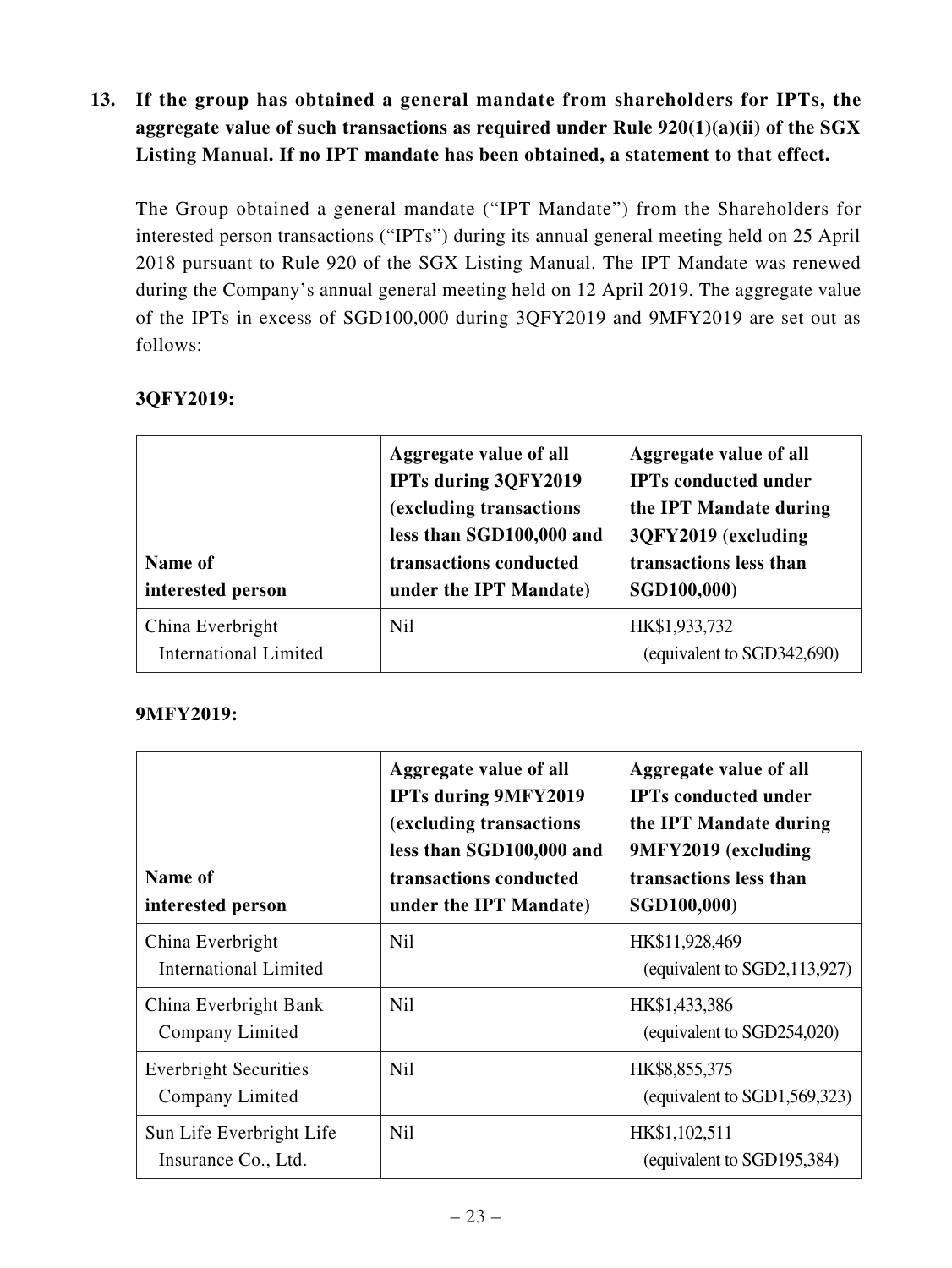# **14. Status on the use of net proceeds raised from share placement and issue of medium term notes.**

Under the global offering which was completed on 8 May 2019, the Company had allotted and issued 103,970,000 ordinary shares (of which the aggregate nominal value is HK\$103,970,000) at an offer price of HK\$2.99 per ordinary share and raised HK\$310.87 million in total gross proceeds. The net proceeds from the global offering amounted to approximately HK\$248.61 million after deduction of related expenses of approximately HK\$62.26 million (the "Net Proceeds").

The following table sets out the breakdown of the use of Net Proceeds from the global offering as at the date of this announcement:

|   | <b>Purpose of Net Proceeds</b>                                                                                                              | Amount<br><b>Allocated</b><br><b>HK\$'000</b> | Amount<br><b>Utilised</b><br><b>HK\$'000</b> | <b>Balance</b><br><b>HK\$'000</b> |
|---|---------------------------------------------------------------------------------------------------------------------------------------------|-----------------------------------------------|----------------------------------------------|-----------------------------------|
| 1 | Expanding the Group's market share in<br>the PRC water industry and diversifying<br>the Group's project portfolio and<br>creating synergies | 211,321                                       | 211,321                                      |                                   |
| 2 | Enhancing the Group's core technologies<br>through innovation research and<br>development initiatives and acquisitions                      |                                               |                                              |                                   |
|   | of advanced technologies                                                                                                                    | 24,861                                        |                                              | 24,861                            |
| 3 | Working capital and other general<br>corporate purposes                                                                                     | 12,431                                        | 12,431                                       |                                   |
|   | <b>Total</b>                                                                                                                                | 248,613                                       | 223,752                                      | 24,861                            |